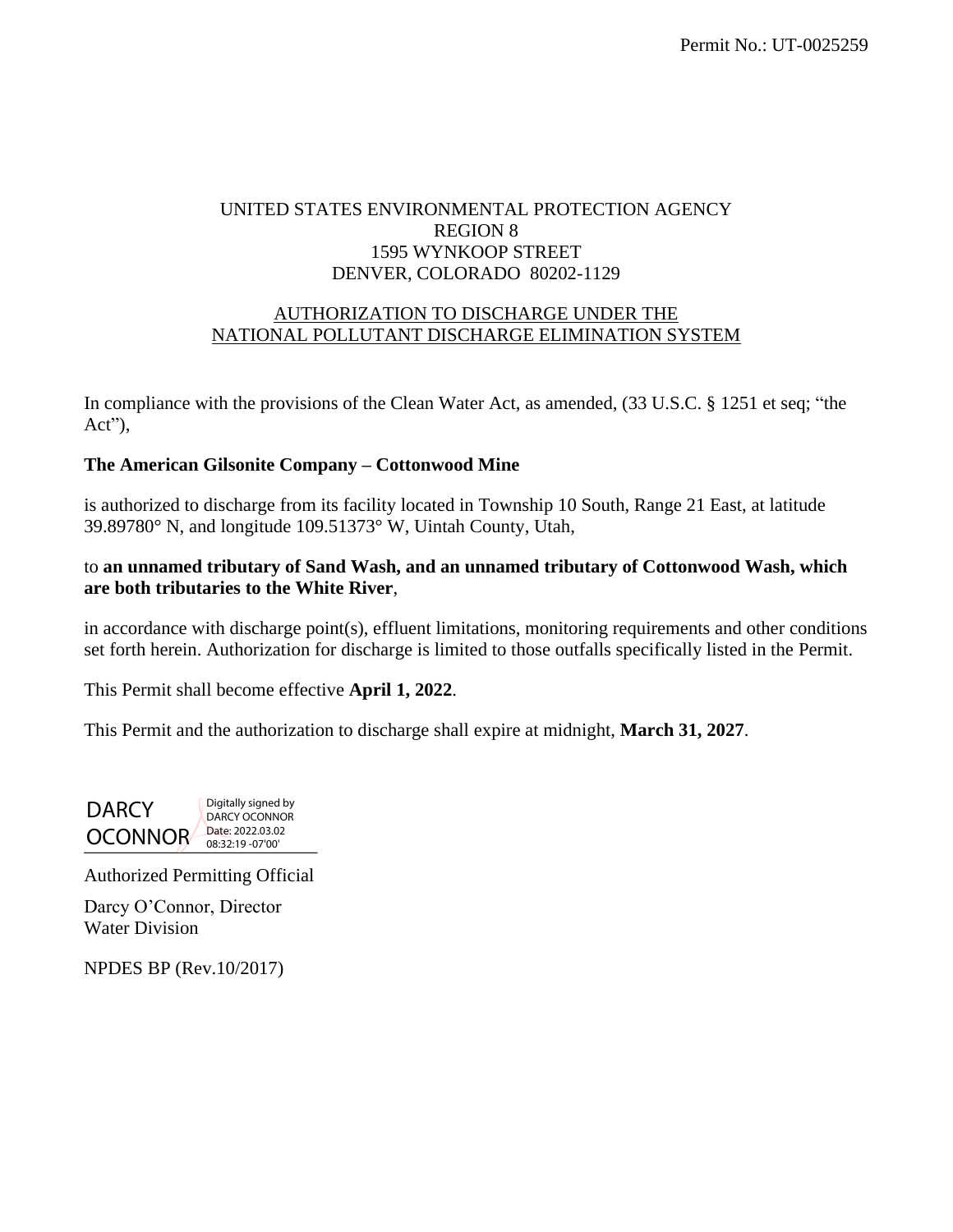| 1 |      |  |  |  |
|---|------|--|--|--|
|   |      |  |  |  |
| 3 |      |  |  |  |
| 4 |      |  |  |  |
| 5 |      |  |  |  |
|   | 5.1  |  |  |  |
|   | 5.2  |  |  |  |
| 6 |      |  |  |  |
|   | 6.1  |  |  |  |
|   | 6.2  |  |  |  |
|   | 6.3  |  |  |  |
|   | 6.4  |  |  |  |
|   | 6.5  |  |  |  |
|   | 6.6  |  |  |  |
|   | 6.7  |  |  |  |
|   | 6.8  |  |  |  |
|   | 6.9  |  |  |  |
|   | 6.10 |  |  |  |
|   | 6.11 |  |  |  |
| 7 |      |  |  |  |
|   | 7.1  |  |  |  |
|   | 7.2  |  |  |  |
|   | 7.3  |  |  |  |
|   | 7.4  |  |  |  |
|   | 7.5  |  |  |  |
|   | 7.6  |  |  |  |
|   | 7.7  |  |  |  |
|   | 7.8  |  |  |  |
|   | 7.9  |  |  |  |
|   | 7.10 |  |  |  |
|   |      |  |  |  |
| 8 |      |  |  |  |
|   | 8.1  |  |  |  |
|   | 8.2  |  |  |  |
|   | 8.3  |  |  |  |
|   | 8.4  |  |  |  |
|   | 8.5  |  |  |  |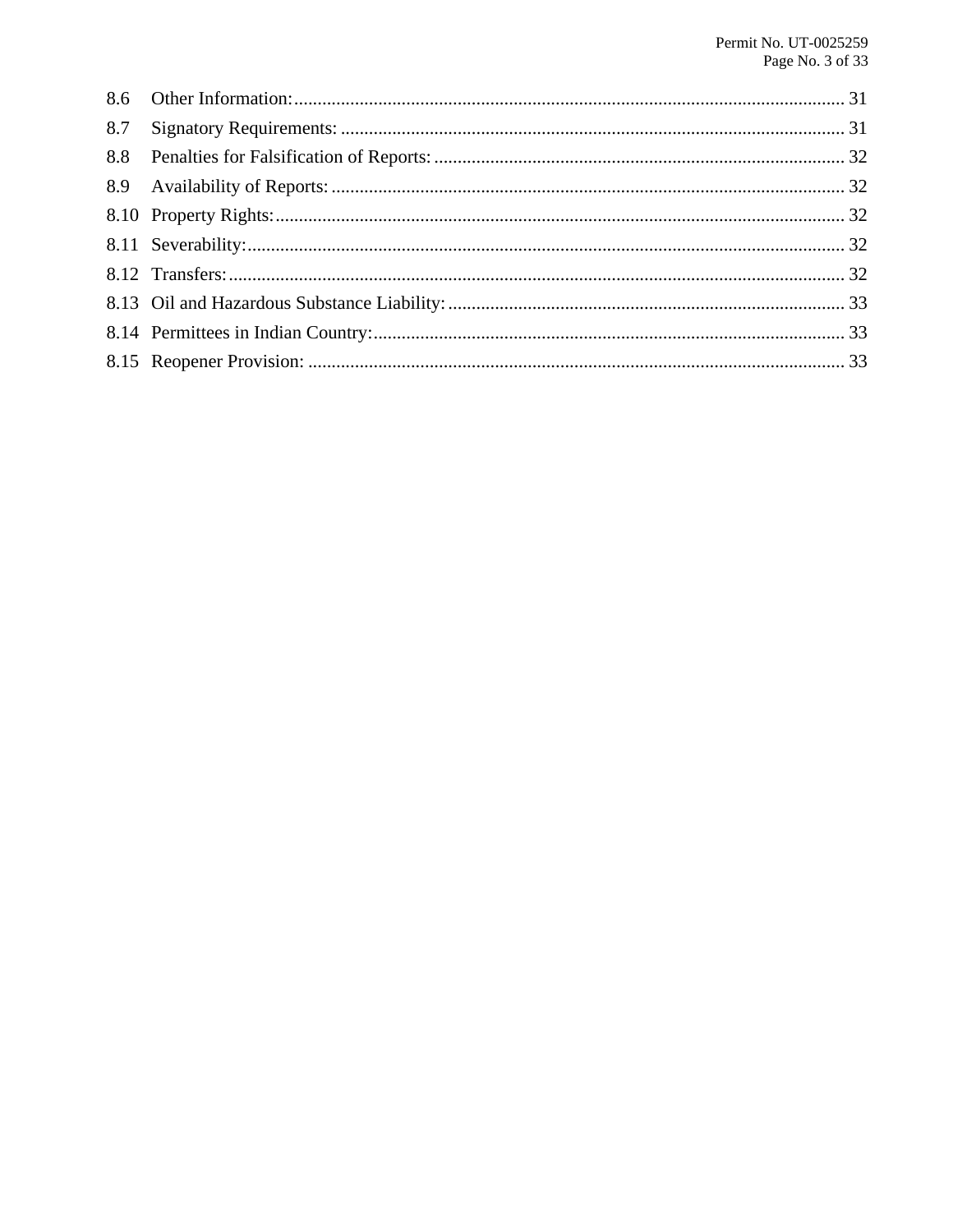# <span id="page-3-0"></span>**1 Definitions**

The *7-day (weekly) average*, other than for microbiological organisms (e.g., bacteria, viruses, etc.), is the arithmetic mean of all samples collected during a consecutive 7-day period or calendar week, whichever is applicable. Geometric means shall be calculated for microbiological organisms unless specified otherwise in the Permit. The 7-day and weekly averages are applicable only to those effluent characteristics for which there are 7-day average effluent limitations. The calendar week, which begins on Sunday and ends on Saturday, shall be used for purposes of reporting selfmonitoring data on discharge monitoring report forms. Weekly averages shall be calculated for all calendar weeks with Saturdays in the month. If a calendar week overlaps two months (i.e., the Sunday is in one month and the Saturday in the following month), the weekly average calculated for that calendar week shall be included in the data for the month that contains the Saturday. (40 CFR Part 122.2)

The *30-day (monthly) average*, other than for microbiological organisms (e.g., bacteria, viruses, etc.), is the arithmetic average of all samples collected during a consecutive 30-day period or calendar month, whichever is applicable. Geometric means shall be calculated for microbiological organisms unless specified otherwise in the Permit. The calendar month shall be used for purposes of reporting self-monitoring data on discharge monitoring report forms. (40 CFR Part 122.2)

*Act ("the Act")* means the Clean Water Act (formerly referred to as either the Federal Water Pollution Act or the Federal Water Pollution Control Act Amendments of 1972), Pub. L. 92-500, as amended by Pub. L. 95-217, Pub. L. 95-576, Pub. L. 96-483, Pub. L. 97-117, and Pub. L. 100-4. In this Permit the Act may be referred to as the CWA. (40 CFR Part 122.2)

*Bypass* means the intentional diversion of waste streams from any portion of a treatment facility. (40 CFR Part 122.41(m)(1)(i))

*Composite samples* shall be flow proportioned. The composite sample shall, at a minimum, contain at least four (4) samples collected over the compositing period, unless specified otherwise at 40 CFR Part 136. (40 CFR Part 122.21(g)(7)). Unless otherwise specified, the time between the collection of the first sample and the last sample shall not be less than six (6) hours, nor more than twenty-four (24) hours. Acceptable methods for the preparation of composite samples are as follows:

- (a) Constant time interval between samples, sample volume proportional to flow rate at the time of sampling;
- (b) Constant time interval between samples, sample volume proportional to total flow (volume) since last sample. For the first sample, the flow rate at the time of the first sample was collected may be used;
- (c) Constant sample volume, time interval between samples proportional to flow (i.e., sample taken every "X" gallons of flow); and,
- (d) Continuous collection of sample with sample collection rate proportional to flow rate.

*Daily Maximum (Daily Max.)* is the maximum measured value for a pollutant discharged during a calendar day or any 24-hour period that reasonably represents a calendar day for purposes of sampling. For pollutants with daily maximum limitations expressed in units of mass (e.g., kilograms, pounds), the daily maximum is calculated as the total mass of pollutant discharged over the calendar day or representative 24-hour period. For pollutants with limitations expressed in other units of measurement (e.g., milligrams/liter, parts per billion), the daily maximum is calculated as the average of all measurements of the pollutant over the calendar day or representative 24-hour period. If only one measurement or sample is taken during a calendar day or representative 24-hour period,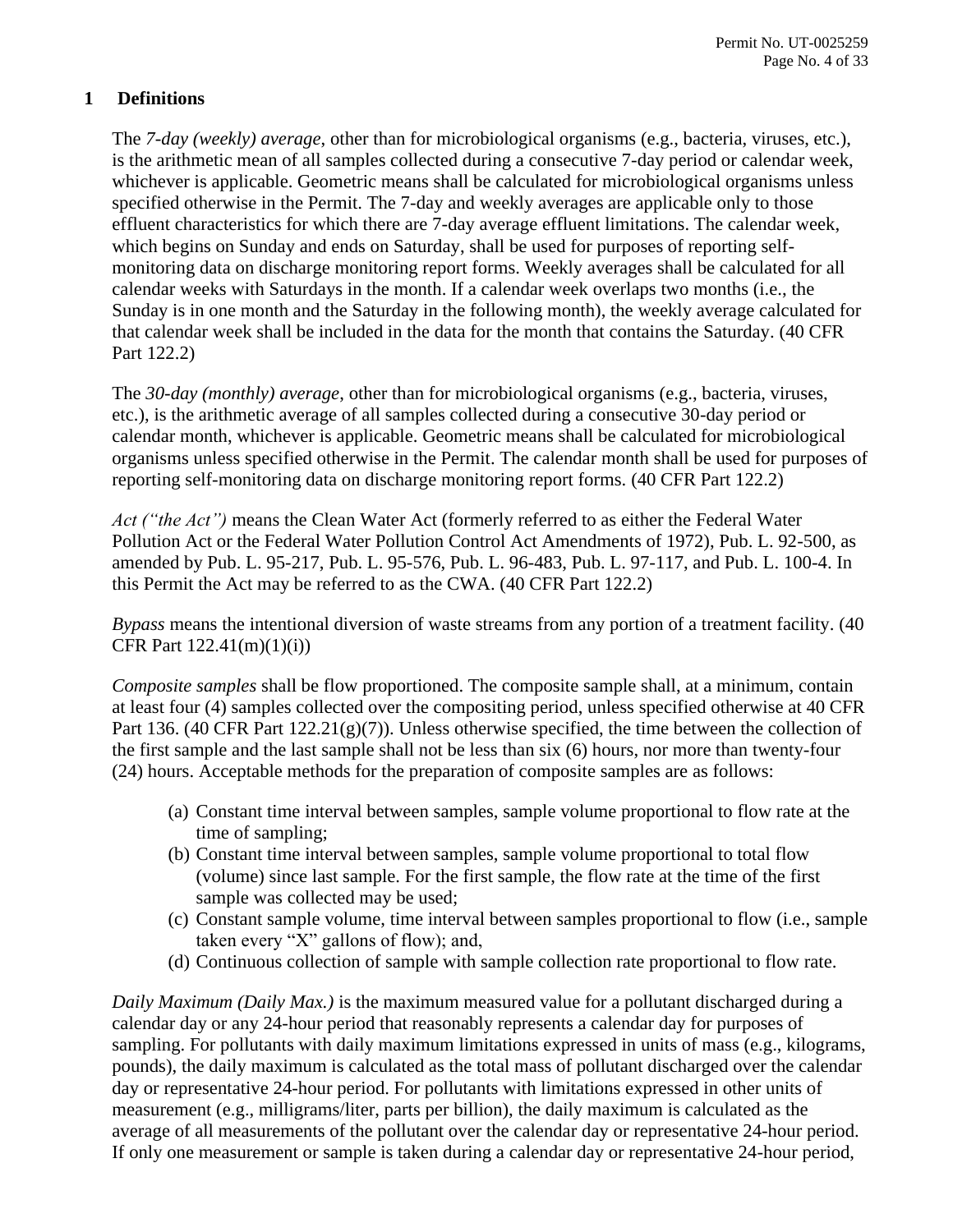the single measured value for a pollutant will be considered the daily maximum measurement for that calendar day or representative 24-hour period. The Daily Maximum limitation is the highest allowable discharge limit over the calendar day or representative 24-hour period. (40 CFR Part 122.2, see "daily discharge" and "maximum daily discharge limitation")

*EPA* means the United States Environmental Protection Agency, the Regional Administrator of EPA Region 8 or an authorized representative.

*Geometric mean* is an average or mean based on multiplication instead of addition. To calculate a geometric mean, multiply all the measured values together and then take the nth root, where n is the number of measured values.

 $\sqrt[n]{(X_1X_2X_3\ldots X_n)}$  or  $(X_1X_2X_3\ldots X_n)^{1/n}$ 

*Grab sample*, for monitoring requirements, is defined as a sample collected over a period not exceeding 15 minutes (typically a single "dip and take" sample or an instantaneous measurement) at a location that is representative of conditions at the time the sample is collected. 40 CFR Part 403.

*Instantaneous Maximum Limit* means the maximum allowable concentration or other measure of a pollutant determined from the analysis of any sample.

*Instantaneous Minimum Limit* means the minimum allowable concentration or other measure of a pollutant determined from the analysis of any sample.

*New Source* means any building, structure, facility, or installation from which there is or may be a "discharge of pollutants," the construction of which commenced:

- (a) After promulgation of standards of performance under Section 306 of CWA which are applicable to such source, or
- (b) After proposal of standards of performance in accordance with Section 306 of CWA which are applicable to such source, but only if the standards are promulgated in accordance with Section 306 within 120 days of their proposal. (40 CFR Part 122.2)

*Permit* means this NPDES permit upon finalization. (40 CFR Part 122.2)

*Permittee* means the "person" as defined by Section 502(5) of the Act authorized to discharge under the Permit.

*Severe property damage* means substantial physical damage to property, damage to the treatment facilities which causes them to become inoperable, or substantial and permanent loss of natural resources which can reasonably be expected to occur in the absence of a bypass. Severe property damage does not mean economic loss caused by delays in production.  $(40 \text{ CFR Part } 122.41 \text{ (m)}(1)(i))$ 

*Sewage Sludge* includes, but is not limited to, solids removed during primary, secondary, or advanced waste water treatment, scum, septage, portable toilet pumpings, type III marine sanitation device pumpings (33 CFR Part 159), and sewage sludge products. Sewage sludge does not include grit or screenings, or ash generated during the incineration of sewage sludge. (40 CFR Part 122.2)

*Storm water* means storm water runoff, snow melt runoff, and surface runoff and drainage. (40 CFR Part 122.26(b)(13))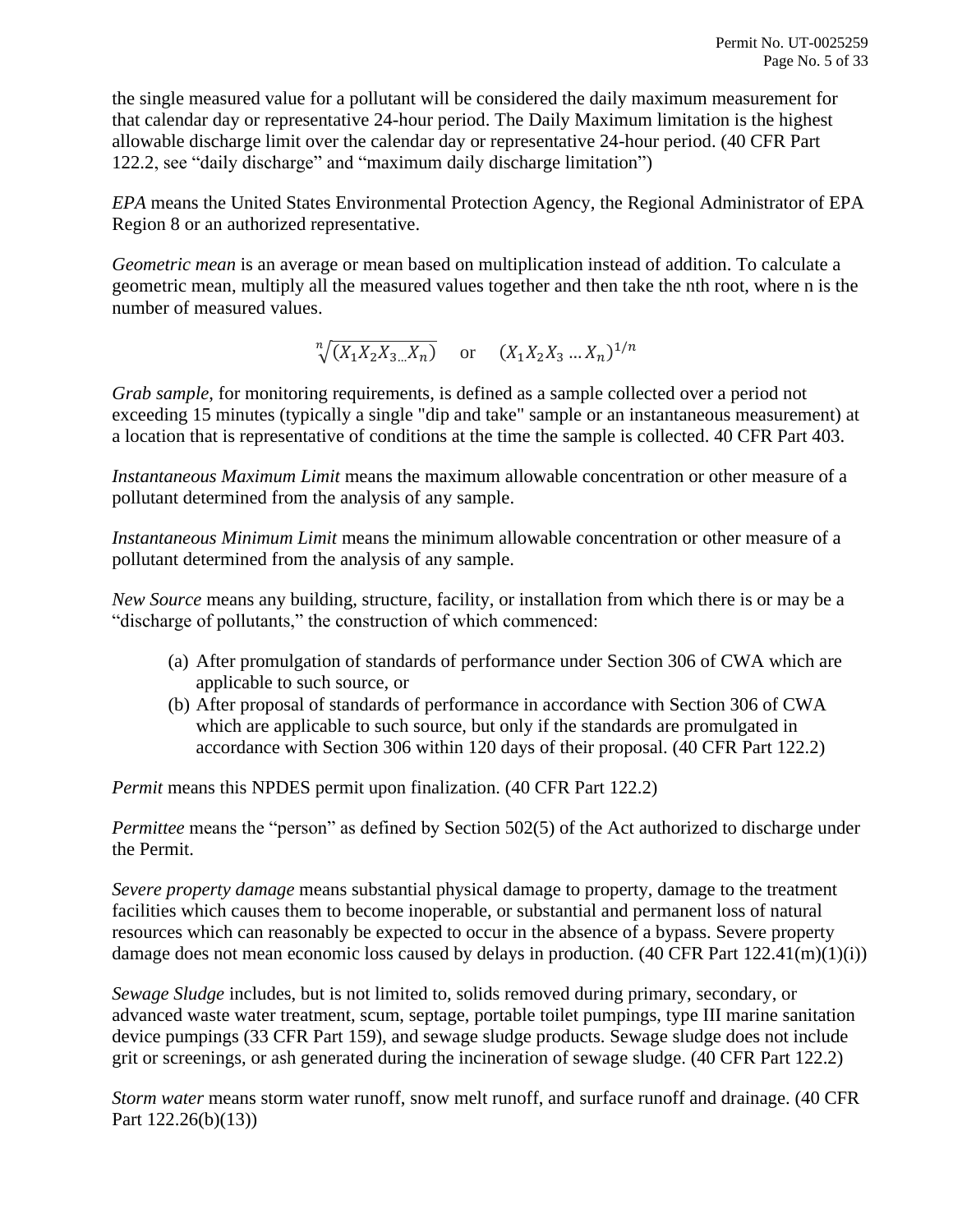*Sufficiently Sensitive* – An analytical chemical-specific test method is sufficiently sensitive when:

- (a) The method minimum level (ML) is at or below the level of the effluent limit established in the permit for the measured pollutant or pollutant parameter; or
- (b) The method has the lowest ML of the analytical methods approved under 40 CFR Part 136 or required under 40 CFR chapter I, subchapter N or O for the measured pollutant or pollutant parameter.  $(40 \text{ CFR Part } 122.44(i)(1)(iv)(A))$

*Upset* means an exceptional incident in which there is unintentional and temporary noncompliance with technology-based permit effluent limitations because of factors beyond the reasonable control of the Permittee. An upset does not include noncompliance to the extent caused by operational error, improperly designed treatment facilities, inadequate treatment facilities, lack of preventive maintenance, or careless or improper operation. (40 CFR Part 122.41(n))

*Whole Effluent Toxicity (WET)* is the total toxic effect of an effluent measured directly with a toxicity test using methods approved under 40 CFR Part 136.

# <span id="page-5-0"></span>**2 Description of Discharge and Monitoring Point(s)**

The authorization to discharge provided under this Permit is limited to those outfalls specifically designated below as discharge locations. Discharges at any location not authorized under a NPDES Permit is a violation of the Clean Water Act and could subject the person(s) responsible for such discharge to penalties under Section 309 of the Act.

The Permittee may request, in writing, a change to a dewatering outfall location provided all of the following conditions are met. EPA may approve or deny the request based on monitoring results and other information available without further public notice or major modification of the Permit.

- (a) The modified outfall location is within 0.25 miles (1,320 feet) of the existing outfall location;
- (b) The modified outfall location discharges to the same immediate receiving water;
- (c) The modified outfall location remains on the same vein and incorporates the same treatment processes;
- (d) There is no change to nearby affected landowners; and
- (e) Notification of the change in outfall location is provided to EPA at the address below prior to any discharges to the modified outfall location:

U.S. EPA, Region 8 (8WD-CWW) Attention: Wastewater Section 1595 Wynkoop Street Denver, Colorado 80202-1129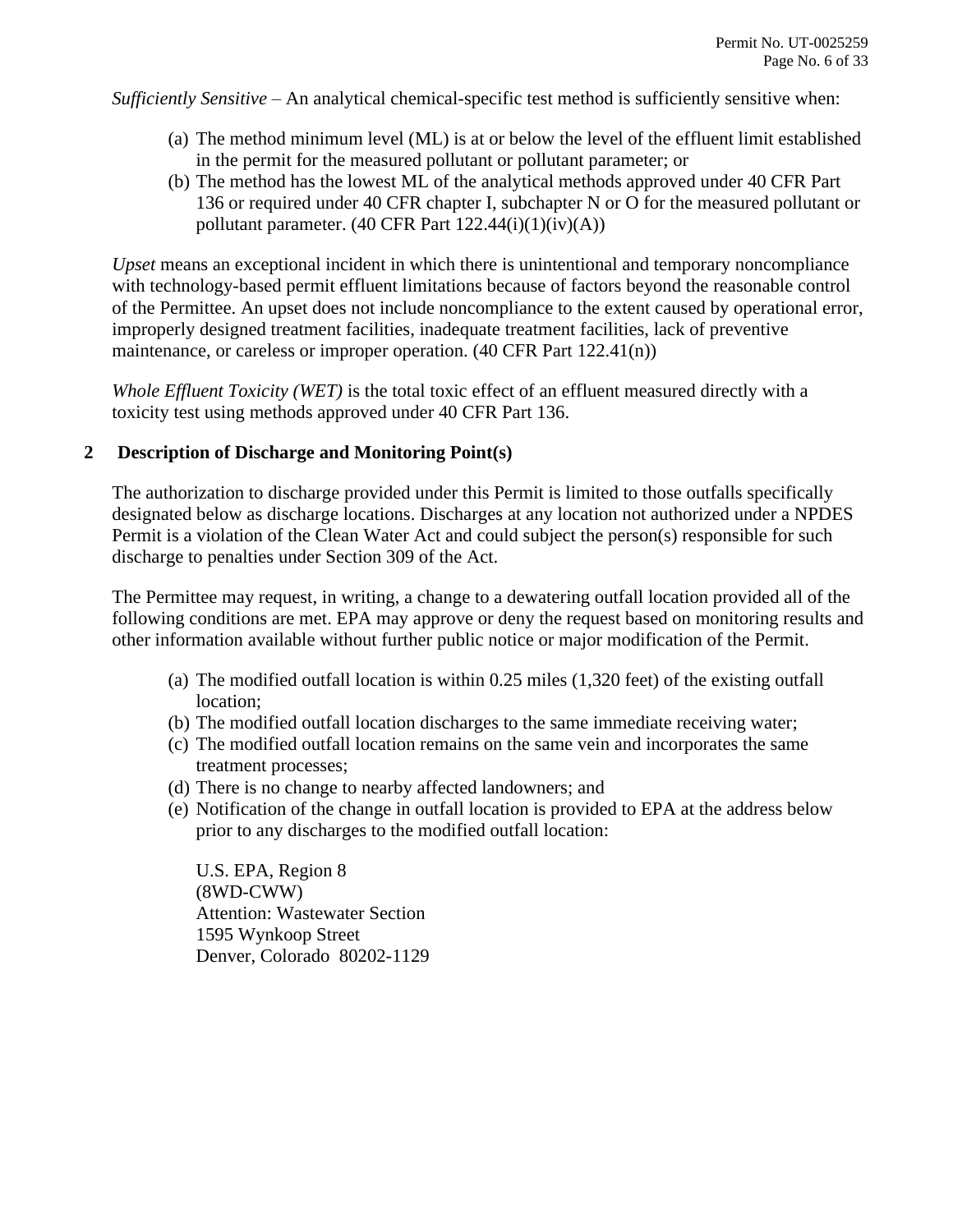<span id="page-6-0"></span>

| Outfall /<br><b>Discharge</b><br>Location<br><b>Number</b> | Latitude/Longitude           | <b>Receiving Water</b>                        | <b>Location Description</b>                                      |
|------------------------------------------------------------|------------------------------|-----------------------------------------------|------------------------------------------------------------------|
| 002                                                        | 39.89780° N/<br>109.51373° W | Unnamed<br>tributary of Sand<br>Wash          | Mine dewatering effluent<br>discharged to an unnamed dry<br>wash |
| 003                                                        | 39.90417° N/<br>109.53750° W | Unnamed<br>tributary of<br>Cottonwood<br>Wash | Mine dewatering effluent<br>discharged to an unnamed dry<br>wash |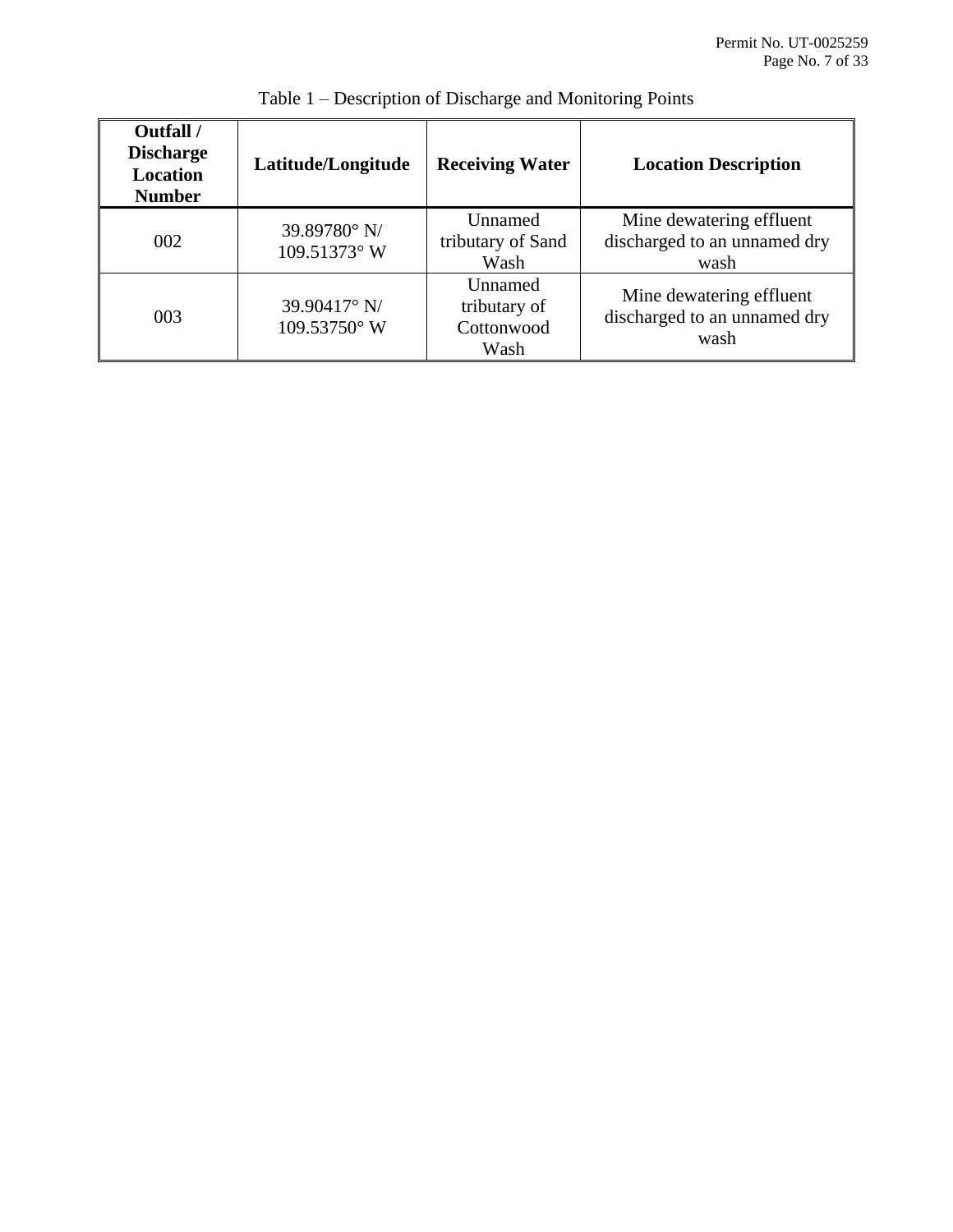# **3 Effluent Limitations**

All Outfalls: Effective immediately and lasting through the life of this Permit, the quality of effluent discharged by the facility shall, at a minimum, meet the limitations as set forth below:

| <b>Effluent Characteristic</b>                                        | <b>30-Day Average</b><br><b>Effluent</b><br>Limitations a/                                           | <b>7-Day Average</b><br><b>Effluent</b><br>Limitations a/                              | <b>Daily Maximum</b><br><b>Effluent</b><br>Limitations a/ |  |
|-----------------------------------------------------------------------|------------------------------------------------------------------------------------------------------|----------------------------------------------------------------------------------------|-----------------------------------------------------------|--|
| Flow, million gallons per day (mgd)                                   | report only                                                                                          | N/A                                                                                    | report only                                               |  |
| Total Suspended Solids (TSS), mg/L                                    | 25                                                                                                   | 35                                                                                     | N/A                                                       |  |
| Oil and Grease (O&G), mg/L                                            | N/A                                                                                                  | N/A                                                                                    | 10                                                        |  |
| Total Dissolved Solids (TDS), mg/L                                    | N/A                                                                                                  | N/A                                                                                    | 3,500                                                     |  |
| Calcium, mg/L                                                         | N/A                                                                                                  | N/A                                                                                    | report only                                               |  |
| Iron, $mg/L$                                                          | N/A                                                                                                  | N/A                                                                                    | report only                                               |  |
| Magnesium, mg/L                                                       | N/A                                                                                                  | N/A                                                                                    | report only                                               |  |
| Potassium, mg/L                                                       | N/A                                                                                                  | N/A                                                                                    | report only                                               |  |
| Sodium, mg/L                                                          | N/A                                                                                                  | N/A                                                                                    | report only                                               |  |
| Bicarbonate, mg/L                                                     | N/A                                                                                                  | N/A                                                                                    | report only                                               |  |
| Carbonate, mg/L                                                       | N/A                                                                                                  | N/A                                                                                    | report only                                               |  |
| Chloride, mg/L                                                        | N/A                                                                                                  | N/A                                                                                    | report only                                               |  |
| Fluoride, mg/L                                                        | N/A                                                                                                  | N/A                                                                                    | report only                                               |  |
| Sulfate, mg/L                                                         | N/A                                                                                                  | N/A                                                                                    | report only                                               |  |
| Sodium Adsorption Ratio (SAR)                                         | N/A                                                                                                  | N/A                                                                                    | report only                                               |  |
| Hardness, mg/L                                                        | N/A                                                                                                  | N/A                                                                                    | report only                                               |  |
| Temperature, °C                                                       | N/A                                                                                                  | N/A                                                                                    | report only                                               |  |
| pH, standard units                                                    | Shall not be less than 6.5 nor greater than 9.0 at any time.                                         |                                                                                        |                                                           |  |
| TDS Load, tons/year                                                   | The TDS load from the sum of all outfalls shall not be<br>greater than 366 tons/year                 |                                                                                        |                                                           |  |
| Sanitary wastewater, process wastewater,<br>and contact cooling water | There shall be no discharge of sanitary wastewater, process<br>wastewater, or contact cooling water. |                                                                                        |                                                           |  |
| Visible sheen                                                         |                                                                                                      | There shall not be any visible sheen in the receiving water<br>or adjoining shoreline. |                                                           |  |

| Table 2 – Effluent Limitations for Outfalls 002 and 003 |  |  |
|---------------------------------------------------------|--|--|
|---------------------------------------------------------|--|--|

<span id="page-7-0"></span>a/ See section 1 for definition of terms.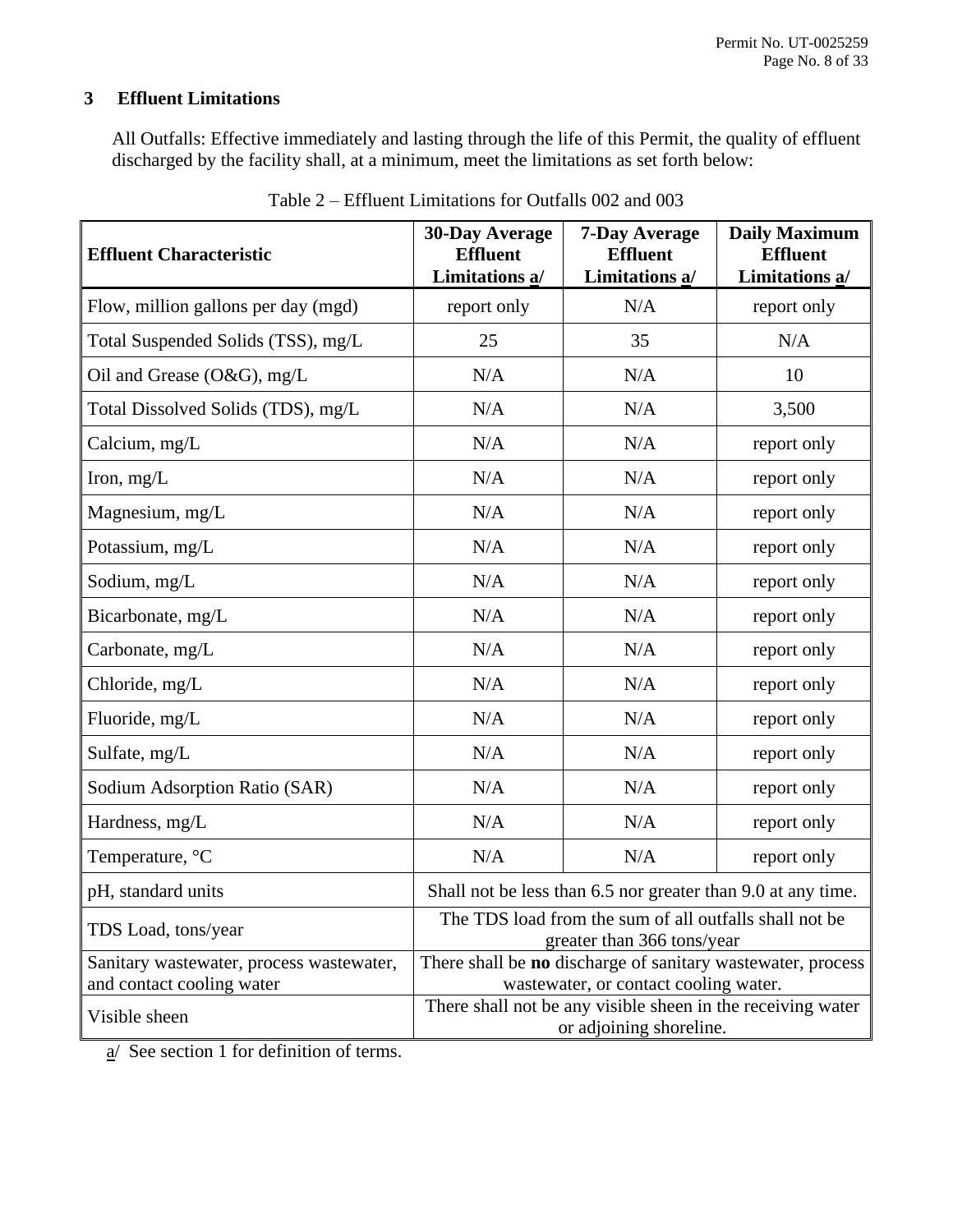# **4 Self-Monitoring and Data Requirements**

Self-monitoring shall be conducted effective immediately and lasting through the effective term of this Permit. Sampling and test procedures for pollutants listed in this section shall be in accordance with guidelines promulgated by the Administrator in 40 CFR Part 136, as required in 40 CFR Part 122.41(j). At a minimum, the following constituents shall be monitored at the frequency and with the type of measurement indicated; samples or measurements shall be representative of the volume and nature of the monitored discharge. If no discharge occurs during the entire monitoring period, it shall be stated on the Discharge Monitoring Report (DMR) that no discharge occurred. See Reporting of Monitoring Results, section [6.4,](#page-20-4) for more details.

| <b>Effluent</b><br><b>Characteristic</b> | <b>Monitoring</b><br><b>Frequency</b> | Sample Type a/       | Data Type a/                                                 |
|------------------------------------------|---------------------------------------|----------------------|--------------------------------------------------------------|
| Flow, million gallons<br>per day (mgd)   | Weekly b/                             | Grab/Continuous      | Daily Maximum<br>30-Day Average                              |
| TSS, mg/L                                | Monthly $\underline{c}$               | Grab                 | 30-Day Average<br>7-Day Average                              |
| Oil and Grease, visual                   | Weekly                                | Visual $\frac{d}{ }$ | Present/Not Present                                          |
| pH, standard units                       | Monthly $e$ /                         | Grab                 | <b>Instantaneous Minimum</b><br><b>Instantaneous Maximum</b> |
| Calcium, mg/L                            | Quarterly f/                          | Grab                 | Daily Maximum                                                |
| Iron, $mg/L$                             | Quarterly f/                          | Grab                 | Daily Maximum                                                |
| Magnesium, mg/L                          | Quarterly f/                          | Grab                 | Daily Maximum                                                |
| Potassium, mg/L                          | Quarterly f/                          | Grab                 | Daily Maximum                                                |
| Sodium, mg/L                             | Quarterly f/                          | Grab                 | Daily Maximum                                                |
| Bicarbonate, mg/L                        | Quarterly $f/$                        | Grab                 | Daily Maximum                                                |
| Carbonate, mg/L                          | Quarterly f/                          | Grab                 | Daily Maximum                                                |
| Chloride, mg/L                           | Quarterly f/                          | Grab                 | Daily Maximum                                                |
| Fluoride, mg/L                           | Quarterly f/                          | Grab                 | Daily Maximum                                                |
| Sulfate, mg/L                            | Quarterly f/                          | Grab                 | Daily Maximum                                                |
| Sodium Adsorption<br>Ratio (SAR), g/     | Quarterly f/                          | Calculation          | Daily Maximum                                                |
| Hardness, mg/L h/                        | Quarterly f/                          | Calculation          | Daily Maximum                                                |
| Temperature, °C                          | Monthly                               | Instantaneous        | <b>Instantaneous Maximum</b><br><b>Instantaneous Minimum</b> |
| TDS, mg/L                                | Monthly i/                            | Grab                 | Daily Maximum<br>30-Day Average                              |
| TDS Load, tons/year                      | Quarterly j/                          | Calculation          | Rolling Annual Average                                       |

Table 3 – Monitoring and Reporting Requirements for Outfalls 002 and 003

 $\alpha$  See section [1](#page-3-0) for definitions of terms.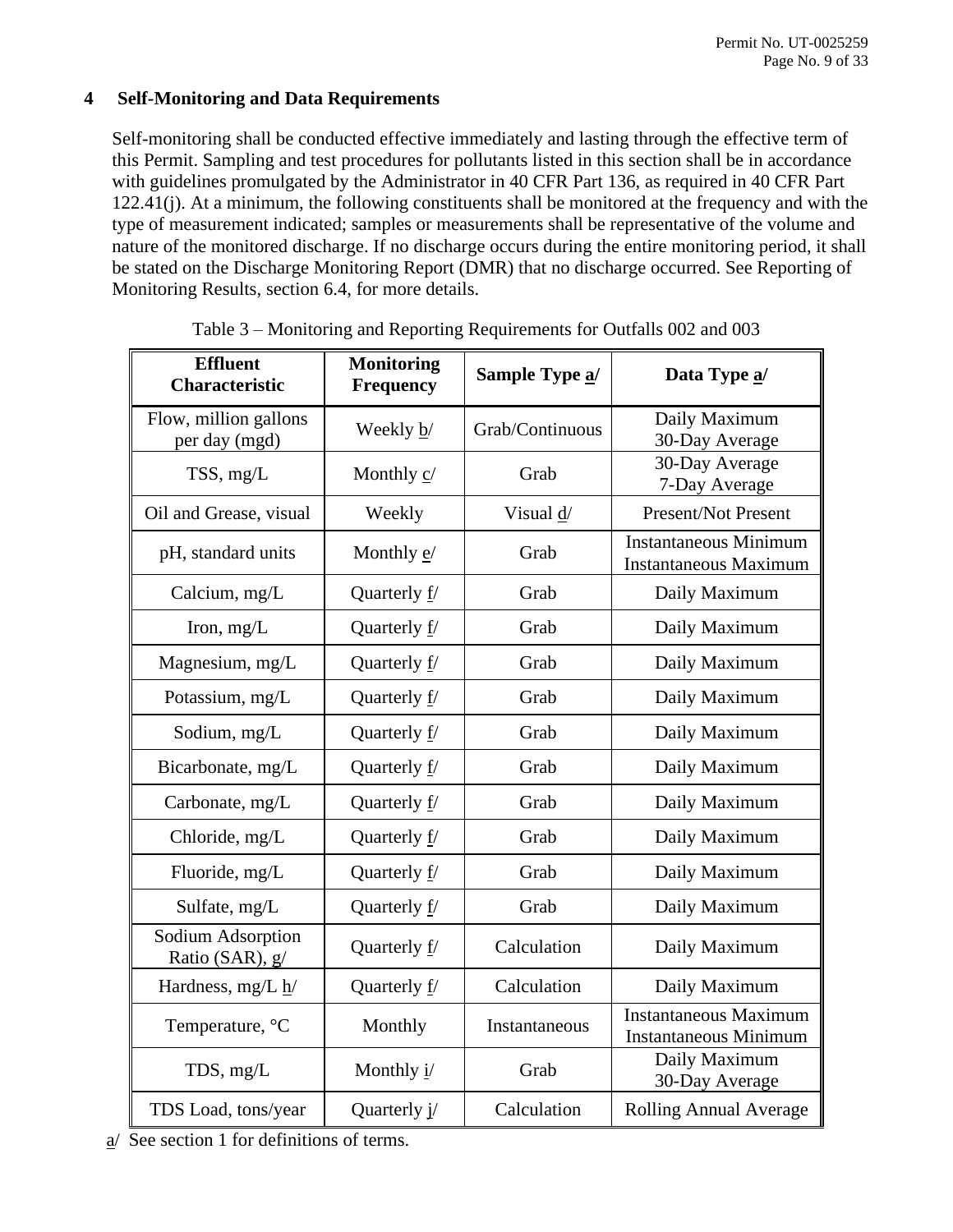- b/ Flow measurements of effluent volume shall be made in such a manner that the Permittee can affirmatively demonstrate that representative values are being obtained. The average flow rate and the daily maximum flow (maximum volume discharged during a 24-hour period) observed for each month in the quarterly reporting period shall be reported in million gallons per day. The sampling type "grab/continuous" refers to taking weekly "grab sample" readings of the flow meter, coupled with continuous records of pump/generator log hours.
- c/ The average monthly value and highest average weekly value shall be reported for each month in the quarterly reporting period.
- d/ For visual observations, report "Yes" or "1" if the parameter was detected during the reporting period; report "No" or "0" if the parameter was not detected during the reporting period. If a visible sheen or floating oil is detected or observed in the discharge, a grab sample shall be taken immediately, analyzed and recorded in accordance with the requirements of 40 CFR Part 136.
- e/ The maximum and minimum pH shall be reported for each month in the quarterly reporting period.
- f/ After two years (eight quarters) of monitoring, the Permittee may request, in writing, a reduction in monitoring frequency for this parameter. Any such request must be sent to EPA at the address in this footnote. EPA may approve or deny the request based on the monitoring results and other information available without further public notice or major modification of the Permit. If approved, EPA may reduce the monitoring frequency to either semi-annually or annually.

U.S. EPA, Region 8 (8WD-CWW) Attention: Wastewater Section 1595 Wynkoop Street Denver, Colorado 80202-1129

- $g/$  SAR can be calculated from the calcium, magnesium, and sodium measurements.
- h/ Hardness can be calculated from the calcium and magnesium measurements.
- i/ The average monthly value and the daily maximum shall be reported for each month in the quarterly reporting period.
- j/ The reported value for this parameter is the total mass of dissolved solids discharged by this facility per year. This value is reported once per quarter and is based on a rolling annual average (i.e., the last 12 months of data). The calculation for this parameter is the sum of the products of the TDS (mg/L) and average monthly discharge rate (ADR) in mgd *for each outfall and each month* converted to tons/year using the equations below. If more than one TDS sample is collected from an outfall during a month, the TDS results shall be averaged for that month. See section 7.1 of the statement of basis for an example calculation using these equations.

(1) Rolling Annual TDS Load (tons/year) = sum of the past 12 months of Monthly TDS Load (2) Monthly TDS Load (tons/month) =  $0.125$  x [TDS<sub>outfall002</sub> x ADR<sub>outfall002</sub> + TDS<sub>outfall003</sub> x ADR<sub>outfall003</sub>]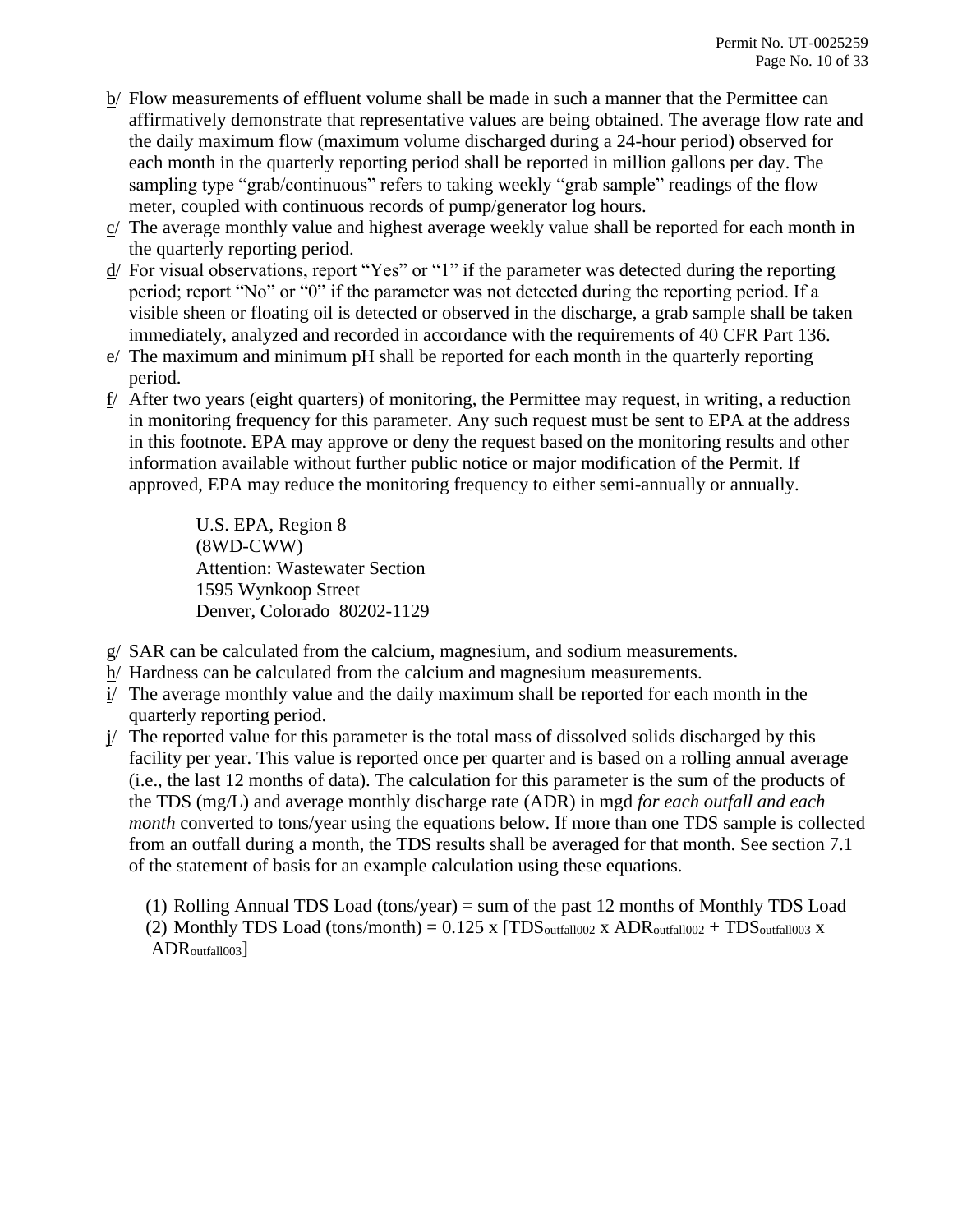# <span id="page-10-0"></span>**5 Special Conditions**

# <span id="page-10-1"></span>5.1 Operational Best Management Practices (BMPs):

This facility may use chemical and other engineering controls to manage TSS and pH in their discharge. BMPs have been added to the Permit to help achieve permit limits and have been incorporated into section [7.6](#page-26-0) (Proper Operation & Maintenance). Operational BMP inspections in this section shall be recorded (see section [7.6](#page-26-0) – Inspection Requirements) and retained (see section [6.8](#page-22-1) – Retention of Records).

- 5.1.1 TSS: If necessary, BMPs for the use of bag filters shall include, but are not limited to, the following:
	- Ensure that the maximum flow rate of the bag filters are not exceeded. If the discharge flow rate is approaching or exceeding the maximum flow rate of the bag filters, restructure the outfall as needed;
	- Check bag filters weekly while discharging to ensure that they are not fouled and replace as needed. If the bag filter is at a stage where it may be overdue for replacement at the next weekly check, replace bag at that inspection (i.e., before it is overdue for replacement);
	- When removing bag filters from piping, use caution to avoid dumping/discharge of collected sediment/slurry back into the receiving water;
	- Dispose of used/fouled bag filters appropriately (see section [7.7\)](#page-27-0); and
	- Install bag filters at additional outfalls if discharge water quality is approaching TSS limits.
- 5.1.2 pH: If necessary, BMPs for the pH adjustment process shall include, but are not limited to, the following:
	- Calibrate handheld pH meters regularly, per the manufacturer's instructions;
	- Check calibration of pH sensors in automatic injection control against handheld pH meters at least monthly while discharging;
	- Clean pH sensors in automatic injection controls regularly. At a minimum, these pH sensors shall be cleaned on a monthly basis while discharging. Always check pH calibration of sensors after cleaning;
	- If pH violations continue to occur at a particular outfall, consider adjusting the pH setpoint at that outfall to ensure compliance with Permit limitations; and
	- Install pH injection controls at additional outfalls if discharge water quality is approaching pH limits.

# <span id="page-10-2"></span>5.2 Stormwater Pollution Prevention Plan (SWPPP):

A Stormwater Pollution Prevention Plan (SWPPP) shall be developed and implemented for the facility. Any SWPPP prepared before the effective date of this Permit that does not meet all of the requirements listed herein, shall be amended to conform to the SWPPP requirements in this Permit. Such amendments shall be completed within 60 days of the effective date of this Permit. The SWPPP must be kept up-to-date throughout the Permit coverage, such as making revisions and improvements to the stormwater management program based on new information and experiences with wet weather events, including major storm events and extreme flooding conditions. The additional documentation requirements (see section [5.2.8\)](#page-17-0) document the facility's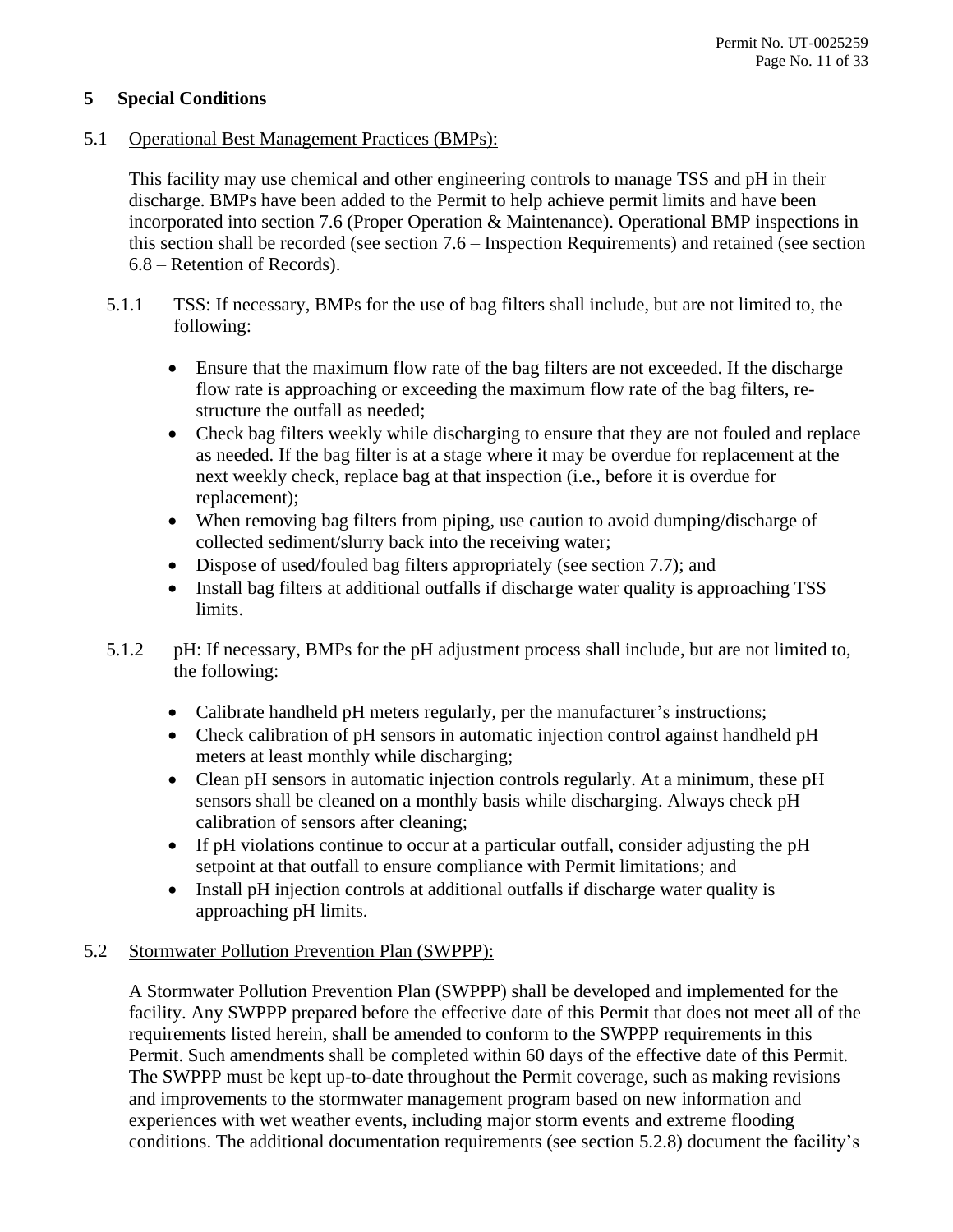implementation (including inspection, maintenance, monitoring, and corrective action) of the SWPPP.

5.2.1 Person(s) Responsible for Preparing the SWPPP:

The SWPPP shall be prepared in accordance with good engineering practices and to industry standards. Any SWPPP must be developed by a "qualified person". A "qualified person" is a person knowledgeable in the principles and practices of industrial stormwater controls and pollution prevention, and possesses the education and ability to assess conditions at the industrial facility that could impact stormwater quality, and the education and ability to assess the effectiveness of stormwater controls selected and installed to meet the requirements of the permit. If EPA concludes that the SWPPP is not in compliance with this section, EPA may require the SWPPP to be reviewed, amended as necessary, and certified by a Professional Engineer or a Professional Geologist with the education and experience necessary to prepare an adequate SWPPP.

5.2.2 Required Contents of the SWPPP:

The SWPPP shall include the following items, at a minimum:

- <span id="page-11-0"></span>5.2.2.1 SWPPP Team: The SWPPP must identify the staff members (by name or title) that comprise the facility's stormwater pollution prevention team as well as their individual responsibilities. The stormwater pollution prevention team is responsible for overseeing development of the SWPPP, any modifications to it, and for implementing and maintaining control measures and taking corrective actions when required. Each member of the stormwater pollution prevention team must have ready access to either an electronic or paper copy of this permit, the most updated copy of the SWPPP, and other relevant documents or information that must be kept with the SWPPP.
- 5.2.2.2 Site Description: The SWPPP must include the following:
	- 5.2.2.2.1 Activities at the facility Provide a description of the nature of the industrial activities at the facility.
	- 5.2.2.2.2 General location map Provide a general location map (e.g., U.S. Geological Survey (USGS) quadrangle map) with enough detail to identify the location of the facility and all receiving waters for stormwater discharges.
	- 5.2.2.2.3 Site map Provide a map showing:
		- 1) Boundaries of the property and the size of the property in acres;
		- 2) Location and extent of significant structures and impervious surfaces;
		- 3) Directions of stormwater flow (use arrows);
		- 4) Location of all stormwater control measures;
		- 5) Locations of all receiving waters, including wetlands, in the immediate vicinity of the facility (i.e., within one [1] mile of the facility or an outfall). Indicate which waterbodies are listed as impaired and which are identified by the Ute Indian Tribe or EPA as Tier 2, Tier 2.5, or Tier 3 waters;
		- 6) Locations of all stormwater conveyances including ditches, pipes, and swales;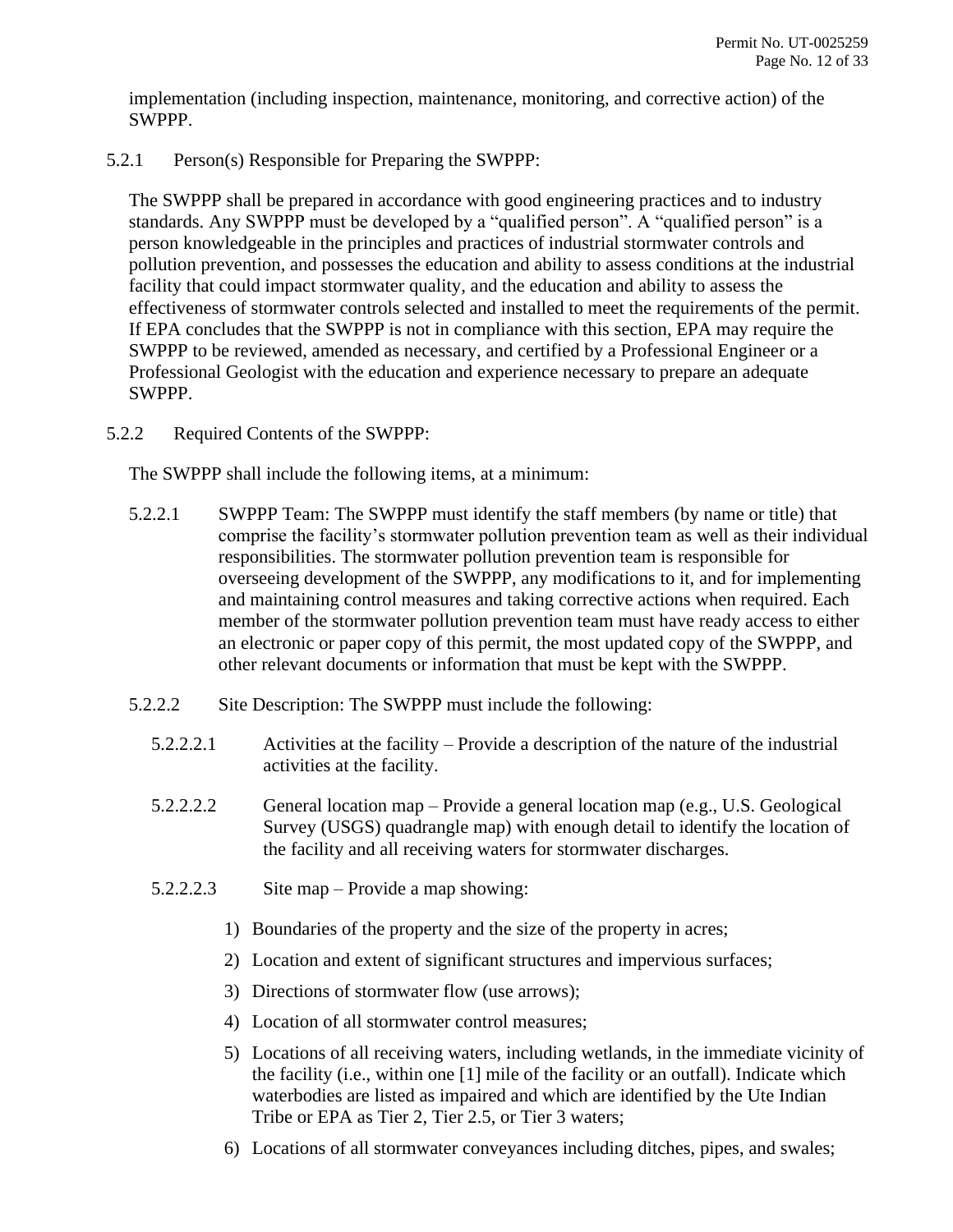- 7) Locations of potential pollutant sources identified under section [5.2.3;](#page-12-0)
- 8) Locations where significant spills or leaks identified under section [5.2.3.3](#page-13-0) have occurred;
- 9) Locations of all stormwater monitoring points;
- 10) Locations of stormwater inlets and discharge points, with a unique identification code for each discharge point (e.g., SW001, SW002) and an approximate outline of the areas draining to each discharge point;
- 11) Areas of designated critical habitat for endangered or threatened species, if applicable;
- 12) Locations of the following activities where such activities are exposed to precipitation:
	- a. fueling stations;
	- b. vehicle and equipment maintenance and/or cleaning areas;
	- c. loading/unloading areas;
	- d. locations used for the treatment, storage, or disposal of wastes;
	- e. liquid storage tanks;
	- f. processing and storage areas;
	- g. immediate access roads and rail lines used or traveled by carriers of raw materials, manufactured products, waste material, or by-products used or created by the facility;
	- h. transfer areas for substances in bulk;
	- i. machinery; and
	- j. locations and sources of run-on to the facility from adjacent property that contains significant quantities of pollutants;

and

13) The locations of wells where fluids from the facility are injected underground;

#### <span id="page-12-0"></span>5.2.3 Summary of Potential Pollutant Sources:

The SWPPP must describe areas at the facility where industrial materials or activities are exposed to stormwater or from which authorized non-stormwater discharges originate. Industrial materials or activities include but are not limited to: material handling equipment or activities, industrial machinery, raw materials, industrial production and processes, and intermediate products, byproducts, final products, and waste products. Material handling activities include, but are not limited to: the storage, loading and unloading, transportation, disposal, or conveyance of any raw material, intermediate product, final product or waste product. For structures located in areas of industrial activity, the structures themselves are potential sources of pollutants. For each area identified, the SWPPP must describe:

- 5.2.3.1 Activities in the Area: A list of the industrial activities exposed to stormwater (e.g., material storage; equipment fueling, maintenance, cleaning; packaging Gilsonite).
- 5.2.3.2 Pollutants: A list of the pollutant(s) or pollutant constituents (e.g., crankcase oil,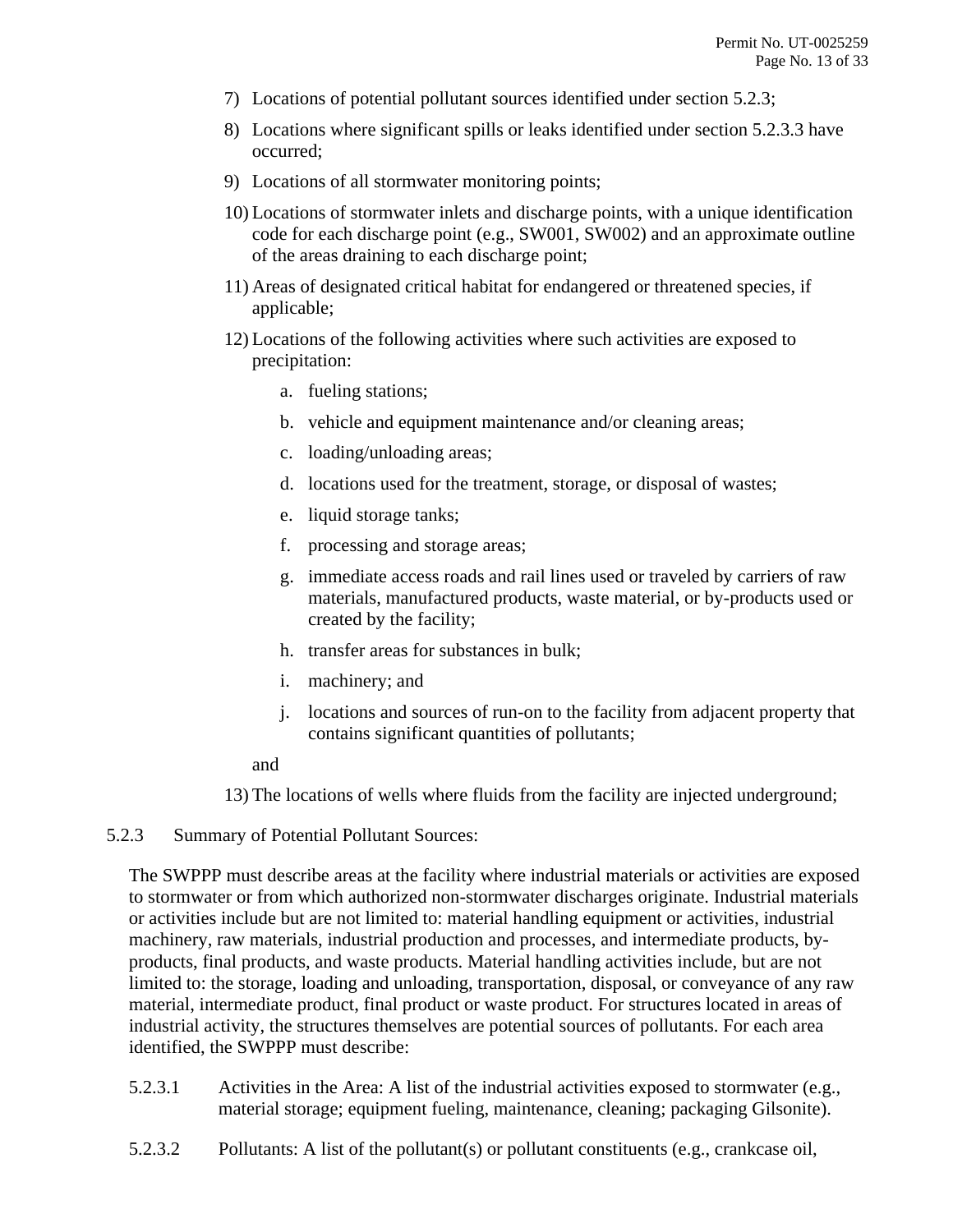sulfuric acid, cleaning solvents) associated with each identified activity, which could be exposed to rainfall or snowmelt and could be discharged from the facility. The pollutant list must include all significant materials that are or have been handled, treated, stored or disposed, and that are or have been exposed to stormwater in the past three years.

- <span id="page-13-0"></span>5.2.3.3 Spills and Leaks: The SWPPP must document where potential spills and leaks could occur that could contribute pollutants to stormwater discharges, and the corresponding discharge point(s) that would be affected by such spills and leaks. It must document all significant spills and leaks of oil or toxic or hazardous substances that actually occurred at exposed areas, or that drained to a stormwater conveyance, in the past three years.
- 5.2.3.4 Unauthorized Non-Stormwater Discharges Evaluation: The Permittee shall evaluate the stormwater conveyance system on the site for the presence of discharges other than stormwater. Where dry weather discharges are observed, the Permittee shall immediately perform illicit discharge detection and elimination procedures and provide information in the annual report on the results of any evaluations, the method(s) used, the date of the evaluation(s), and the on-site drainage points that were directly observed during the evaluation(s), and the actions taken to immediately eliminate the discharge.
- 5.2.3.5 Salt Storage: The SWPPP must document the location of any storage piles containing salt used for deicing or other commercial or industrial purposes.
- 5.2.3.6 Sampling Data: Existing permitted facilities must summarize all stormwater discharge sampling data collected at the facility during the previous permit term, if applicable. The summary shall include a narrative description (and may include data tables/figures) that adequately summarizes the collected sampling data to support identification of potential pollution sources at the facility.
- <span id="page-13-1"></span>5.2.4 Stormwater Management Controls: The Permittee shall identify, describe and implement appropriate facility specific controls that will reduce or prevent pollutants in stormwater and include all of the stormwater management controls identified in this section, unless clearly inapplicable to the facility. If any of the requirements are not applicable to the facility, the Permittee shall include a written explanation of inapplicability in the facility's SWPPP.
	- 5.2.4.1 Good Housekeeping: Perform good housekeeping measures in order to minimize pollutant discharges, including but not limited to, the following:
		- 5.2.4.1.1 Provide a schedule or the convention usedfor determining when pickup and disposal of waste materials occurs. Also provide a schedule for routine inspections for leaks and conditions of drums, tanks and containers (see section [5.2.9\)](#page-17-1).
		- 5.2.4.1.2 Keep clean all exposed areas that are potential sources of pollutants. Sweep or vacuum at regular intervals or, alternatively, wash down the area and collect and/or treat, and properly dispose of the washdown water.
		- 5.2.4.1.3 Store materials in appropriate containers and covered if possible.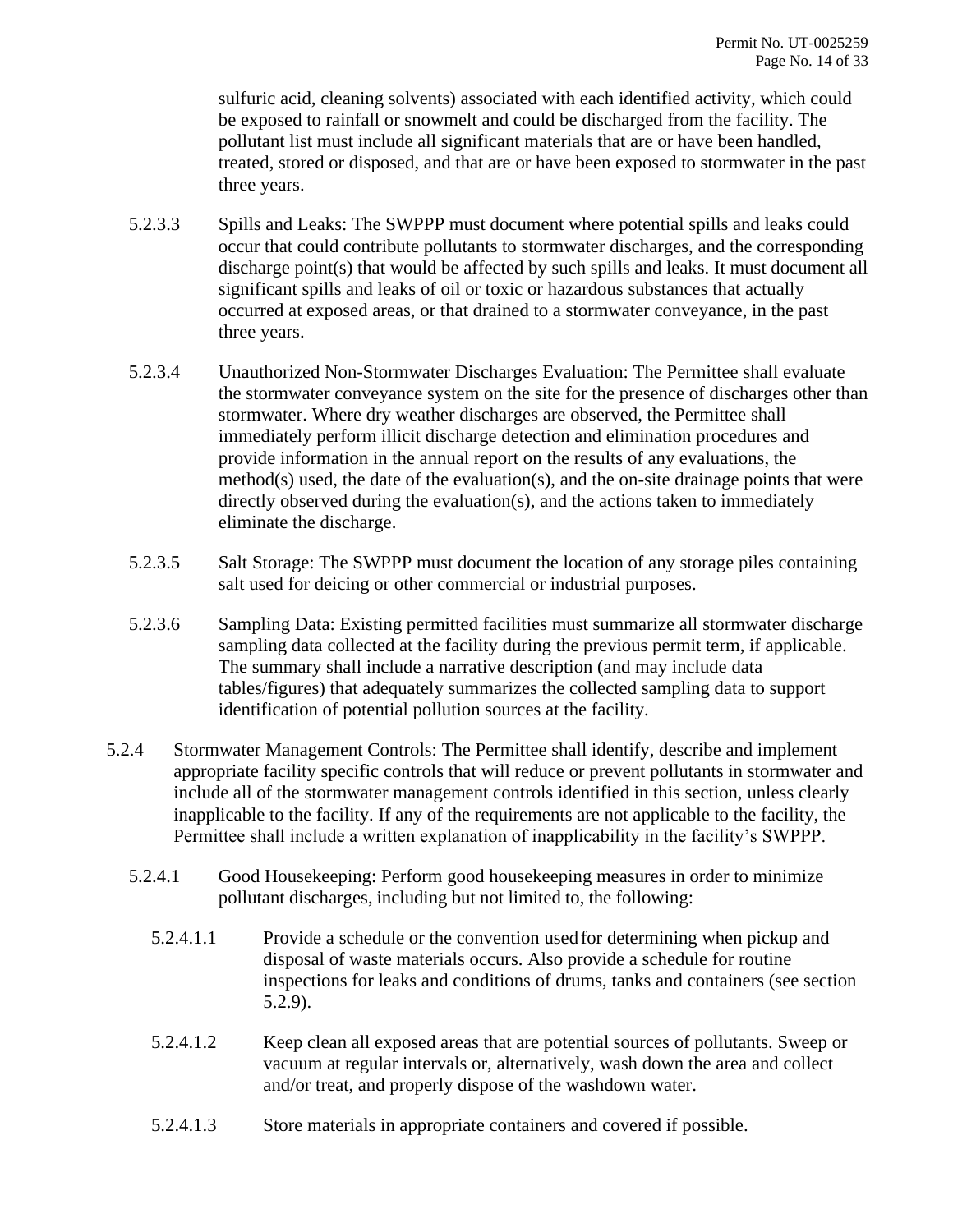- 5.2.4.1.4 Keep all dumpster lids closed when not in use. For dumpsters and roll off boxes that do not have lids and could leak, ensure that discharges have a control (e.g., secondary containment).
- 5.2.4.1.5 Minimize the potential for waste, garbage and floatable debris to be discharged by keeping exposed areas free of such materials, or by intercepting them before they are discharged.
- 5.2.4.1.6 Minimize the use of chemicals for dust suppression and eliminate the use of chemical dust suppressants near water crossings.
- 5.2.4.1.7 Divert stormwater (or authorized non-stormwater flows from non-industrial areas such as employee parking) from contact with industrial areas of the facility.
- <span id="page-14-0"></span>5.2.4.2 Preventative Maintenance/Material Handling: Preventative maintenance procedures include regular inspections, testing, maintenance and repair of all control measures to avoid situations that may result in leaks, spills, and other releases (including transportation via wind erosion), materials handling procedures, and any back-up practices in place should a runoff event occur while a control measure is off-line. Preventative maintenance BMPs generally include the regular inspection and maintenance of facility equipment and systems used outdoors (such as forklifts, process machinery, storage containers, etc) to prevent spills and leaks from occurring due to age, use, malfunction, or damage. The Permittee shall:
	- 5.2.4.2.1 Provide a schedule or frequency for inspection and maintenance of all control measures (see section [5.2.9\)](#page-17-1).
	- 5.2.4.2.2 Identify, inspect, and maintain all equipment and systems used outdoors that may spill or leak pollutants.
	- 5.2.4.2.3 Inspect and clean any outdoor material/waste handling equipment or containers that may be contaminated by contact with industrial materials or wastes.
	- 5.2.4.2.4 Perform inspections and preventive maintenance of stormwater drainage, source controls, treatment systems, and plant equipment and systems that could fail and result in contamination of stormwater.
	- 5.2.4.2.5 Inspect and maintain stormwater management devices (oil/water separators, catch basins, etc.).
	- 5.2.4.2.6 Maintain non-structural control measures (e.g., keep spill response supplies available, personnel appropriately trained).
	- 5.2.4.2.7 Inspect and maintain baghouses at least quarterly to prevent the escape of dust from the system, and immediately remove any accumulated dust at the base of the exterior baghouse.
	- 5.2.4.2.8 Clean catch basins when the depth of debris reaches two-thirds (2/3) of the sump depth and keep the debris surface at least six inches below the lowest outlet pipe, if applicable.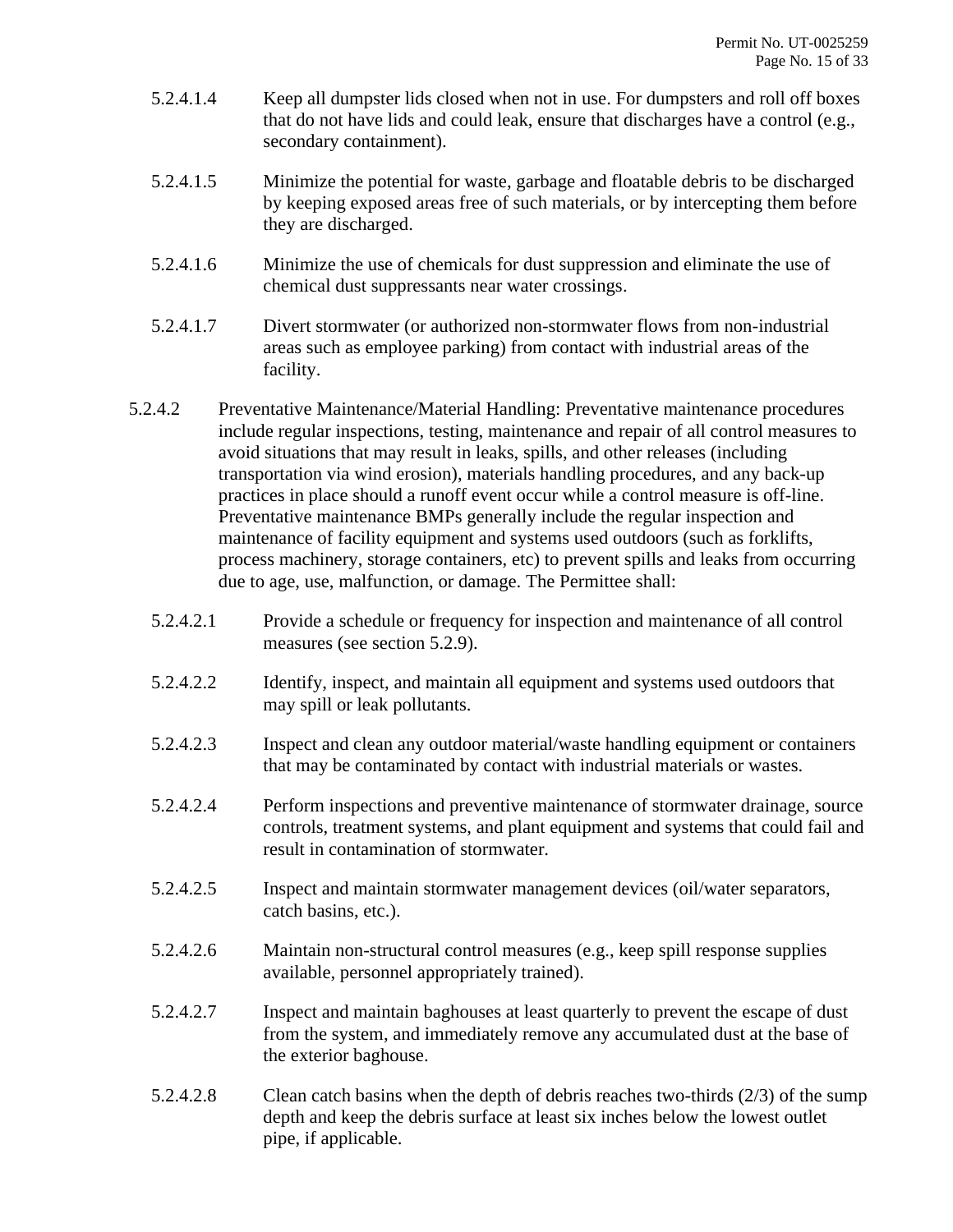- 5.2.4.2.9 Prevent or minimize handling of materials or wastes that can be readily mobilized by contact with stormwater during a storm event.
- 5.2.4.2.10 Divert run-on from material handling/waste management/storage areas.
- 5.2.4.2.11 Contain non-solid materials or wastes that can be dispersed via wind erosion during handling.
- 5.2.4.2.12 Cover waste disposal containers when not in use.
- 5.2.4.3 Spill Prevention and Response: To prevent spills, include in the SWPPP the control measures for material handling and storage, and the procedures for preventing leaks and spills that can contaminate stormwater. These procedures shall also specify cleanup equipment, procedures and spill logs, as appropriate, in the event of spills. The SWPPP may reference the existence of other plans for Spill Prevention Control and Countermeasure (SPCC) developed for the facility or BMP programs otherwise required by an NPDES permit for the facility, provided that a copy of that other plan is kept onsite and made available for review along with the SWPPP. Specific spill prevention and response BMPs include:
	- 5.2.4.3.1 Develop and implement spill response procedures. Response procedures shall include procedures for stopping, containing and cleaning up spills.
	- 5.2.4.3.2 Plainly label containers (e.g., "Used Oil," "Spent Solvents," "Fertilizers and Pesticides") that could be susceptible to spillage or leakage to encourage proper handling and facilitate rapid response if spills or leaks occur.
	- 5.2.4.3.3 Implement procedures for material storage and handling, including the use of secondary containment and barriers between material storage and traffic areas, or a similarly effective means designed to prevent the discharge of pollutants from these areas.
	- 5.2.4.3.4 Develop training on the procedures for expeditiously stopping, containing, and cleaning up leaks, spills, and other releases. As appropriate, execute such procedures as soon as possible.
	- 5.2.4.3.5 Keep spill kits onsite, located near areas where spills may occur or where a rapid response can be made.
	- 5.2.4.3.6 Notify appropriate facility personnel when a leak, spill, or other release occurs. State or local requirements may necessitate reporting spills or discharges to local emergency response, public health, or drinking water supply agencies. Contact information must be in locations that are readily accessible and available.
- 5.2.4.4 Erosion and Sediment Controls: To minimize pollutant discharges in stormwater, minimize erosion by stabilizing exposed soils at the facility and placing flow velocity dissipation devices at discharge locations to minimize channel and streambank erosion and scour in the immediate vicinity of discharge points. Both structural and nonstructural control measures must be used as needed to minimize the discharge of sediment. There are many resources available to help in the selection of appropriate stormwater control measures for erosion and sediment control, including EPA's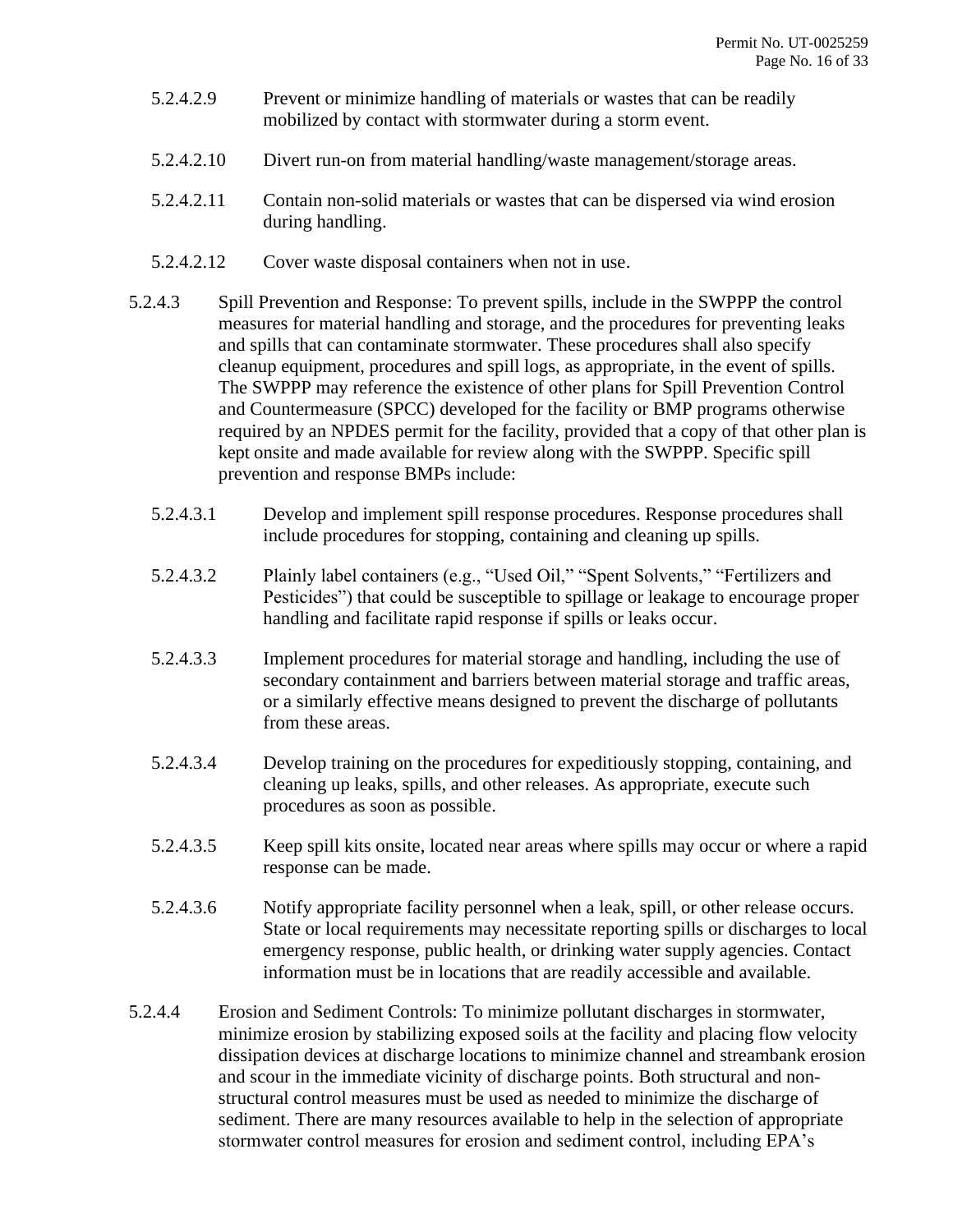Stormwater Discharges from Construction Activities website at: [https://www.epa.gov/npdes/stormwater-discharges-construction-activities.](https://www.epa.gov/npdes/stormwater-discharges-construction-activities)

- 5.2.5 Employee Training:
	- 5.2.5.1 Training must be provided for all employees who work in areas where industrial materials or activities are exposed to stormwater, or who are responsible for implementing activities necessary to comply with the SWPPP, including all members of the stormwater pollution prevention team. Specifically, personnel who are responsible for:
		- 5.2.5.1.1 The design, installation, maintenance, and/or repair of controls (including pollution prevention measures);
		- 5.2.5.1.2 The storage and handling of chemicals and materials that could become contaminants in stormwater discharges;
		- 5.2.5.1.3 Conducting and documenting monitoring and inspections; and
		- 5.2.5.1.4 Taking and documenting corrective actions.
	- 5.2.5.2 Personnel must be trained in at least the following if related to the scope of their job duties (e.g., only personnel responsible for conducting inspections need to understand how to conduct inspections):
		- 5.2.5.2.1 An overview of the contents of the SWPPP;
		- 5.2.5.2.2 Spill response procedures, good housekeeping, maintenance requirements, and material management practices;
		- 5.2.5.2.3 The location of all the controls required by this permit, and how they are to be maintained;
		- 5.2.5.2.4 The proper procedures to follow with respect to this permit's pollution prevention requirements;
		- 5.2.5.2.5 When and how to conduct inspections, record applicable findings, and take corrective actions; and
		- 5.2.5.2.6 The facility's emergency procedures, if applicable.
	- 5.2.5.3 The employee training plan documentation shall be kept with the SWPPP and include:
		- 5.2.5.3.1 The content of the training;
		- 5.2.5.3.2 The frequency/schedule of training for employees who work in areas where industrial materials or activities are exposed to stormwater, or who are responsible for implementing activities necessary to meet the conditions of this Permit; and
		- 5.2.5.3.3 A log of the dates and names of the employees that received the training.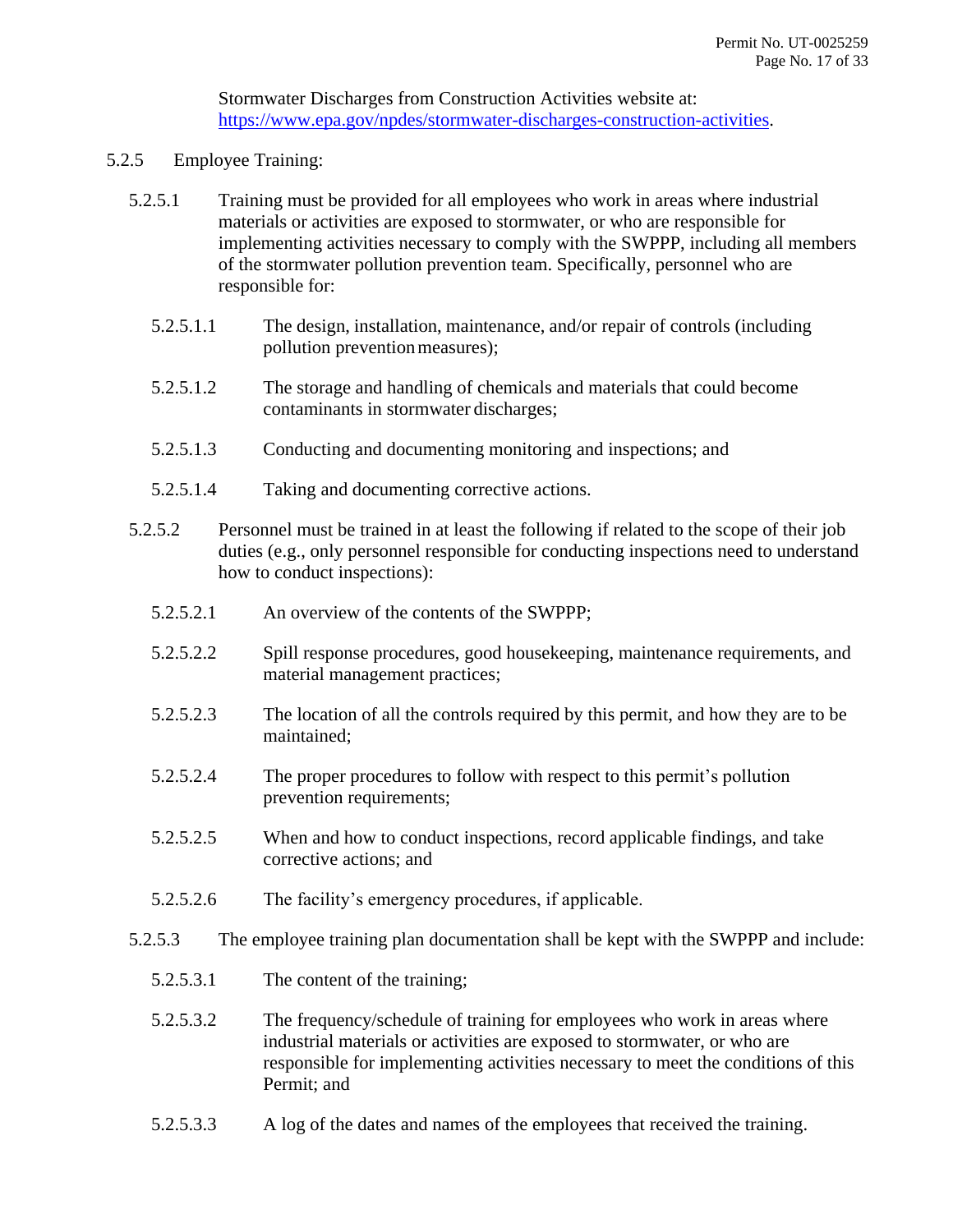### <span id="page-17-2"></span>5.2.6 Signature Requirements:

The SWPPP, including changes to the SWPPP to document any corrective actions or advanced implementation measures taken, and any other compliance documentation required under the SWPPP such as the Annual Report, must be signed in accordance with section [8.7.2.](#page-30-6) All other changes to the SWPPP must be signed and dated by the person preparing the change or documentation.

# 5.2.7 SWPPP Availability:

A complete copy of the current SWPPP must be kept at the facility in any accessible format. A complete SWPPP includes any documents incorporated by reference and all supporting documentation, as well as the signed and dated certification page. Regardless of the format, the SWPPP must be immediately available to facility employees, EPA, the Ute Indian Tribe, and representatives of the U.S. Fish and Wildlife Service (USFWS) upon request, including at the time of an onsiteinspection. Any SWPPP required under this permit is considered a public document. However, the Permittee may claim any portion of the SWPPP as confidential in accordance with 40 CFR Part 2. Any portions of the SWPPP that are being withheld from public access must be clearly identified.

<span id="page-17-0"></span>5.2.8 Additional Documentation Requirements:

The following inspection, monitoring, and certification records are required to be kept with the SWPPP:

- 5.2.8.1 A copy of this permit (an electronic copy easily available to SWPPP personnel is also acceptable);
- 5.2.8.2 Documentation of maintenance and repairs of control measures, including the date(s) of regular maintenance, date(s) of discovery of areas in need of repair/replacement, and for repairs, date(s) that the control measure(s) returned to full function, and the justification for any extended maintenance/repair schedules;
- 5.2.8.3 Employee training plan and schedule records;
- 5.2.8.4 All inspection reports;
- 5.2.8.5 Description of any deviations from the schedule for visual assessments and/or monitoring, and the reason for the deviations;
- 5.2.8.6 Corrective action documentation required; and
- 5.2.8.7 Any document incorporated by reference into the SWPPP (e.g., a separate spill prevention plan).

### <span id="page-17-1"></span>5.2.9 Inspection Requirements

The SWPPP must document procedures for performing, as appropriate, the types of inspections specified by this Permit. All inspections must be performed by qualified personnel, including *at least* one member of the stormwater pollution prevention team (see section [5.2.2.1\)](#page-11-0). For each type of inspection performed, the SWPPP must identify: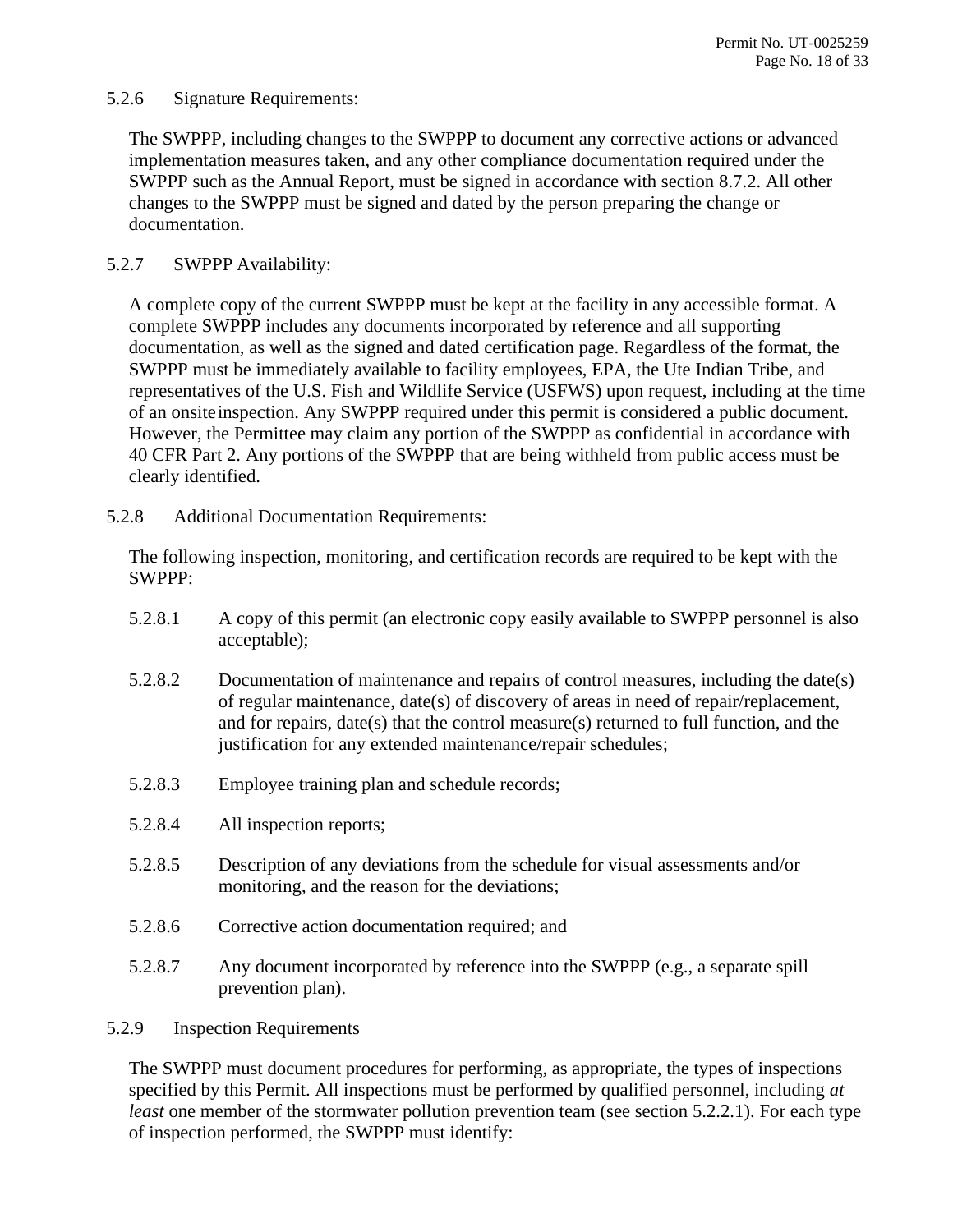- Person(s) or positions of person(s) responsible for the inspection
- Schedules for conducting inspections
- Specific items to be covered by the inspection, including schedules for specific discharge points
- <span id="page-18-0"></span>5.2.9.1 Routine facility inspections must be conducted at a reasonable frequency but no less than **quarterly** (i.e., once each calendar quarter); however this frequency can and should be increased to monthly or even weekly, if circumstances warrant. Increased frequency may be appropriate for some types of equipment, processes and stormwater control measures, or areas of the facility with significant activities and materials exposed to stormwater. At least once each calendar year, the routine inspection must be conducted during a period of stormwater runoff (e.g., during or just after a storm or snowmelt event).
	- 5.2.9.1.1 Areas that Must Be Inspected: During normal facility operating hours, qualified personnel must conduct inspections of areas of the facility covered by the requirements in this permit, including, but not limited to, the following:
		- Areas where industrial materials or activities are exposed to stormwater;
		- Areas identified in the SWPPP and those that are potential pollutant sources (see section [5.2.3\)](#page-12-0);
		- Areas where spills and leaks have occurred in the past three years;
		- Discharge points; and
		- Control measures used to comply with the effluent limits contained in this permit.
	- 5.2.9.1.2 What Must Be Looked for During an Inspection: During the inspection, the qualified personnel must examine or look out for the following:
		- Good Housekeeping inspections: All inspection requirements listed in section [5.2.4.1](#page-13-1) must be performed. Additionally, inspect all outdoor areas associated with industrial activity, stormwater discharges, etc. Clean and dispose of any identified debris, wastes, and spilled/leaked materials.
		- Preventative Maintenance/Material Handing inspections: All inspection requirements listed in section [5.2.4.2](#page-14-0) must be performed.
		- Industrial materials, residue or trash that may have or could come into contact with stormwater.
		- Leaks or spills from industrial equipment, drums, tanks and other containers.
		- Offsite tracking of industrial or waste materials, or sediment where vehicles enter or exit the site.
		- Tracking or blowing of raw, final or waste materials from areas of no exposureto exposed areas.
		- Structural and non-structural control measures needing replacement, maintenance or repair.
		- During an inspection occurring during a stormwater event or discharge, control measures must be observed to ensure they are functioning correctly. Discharge points must also be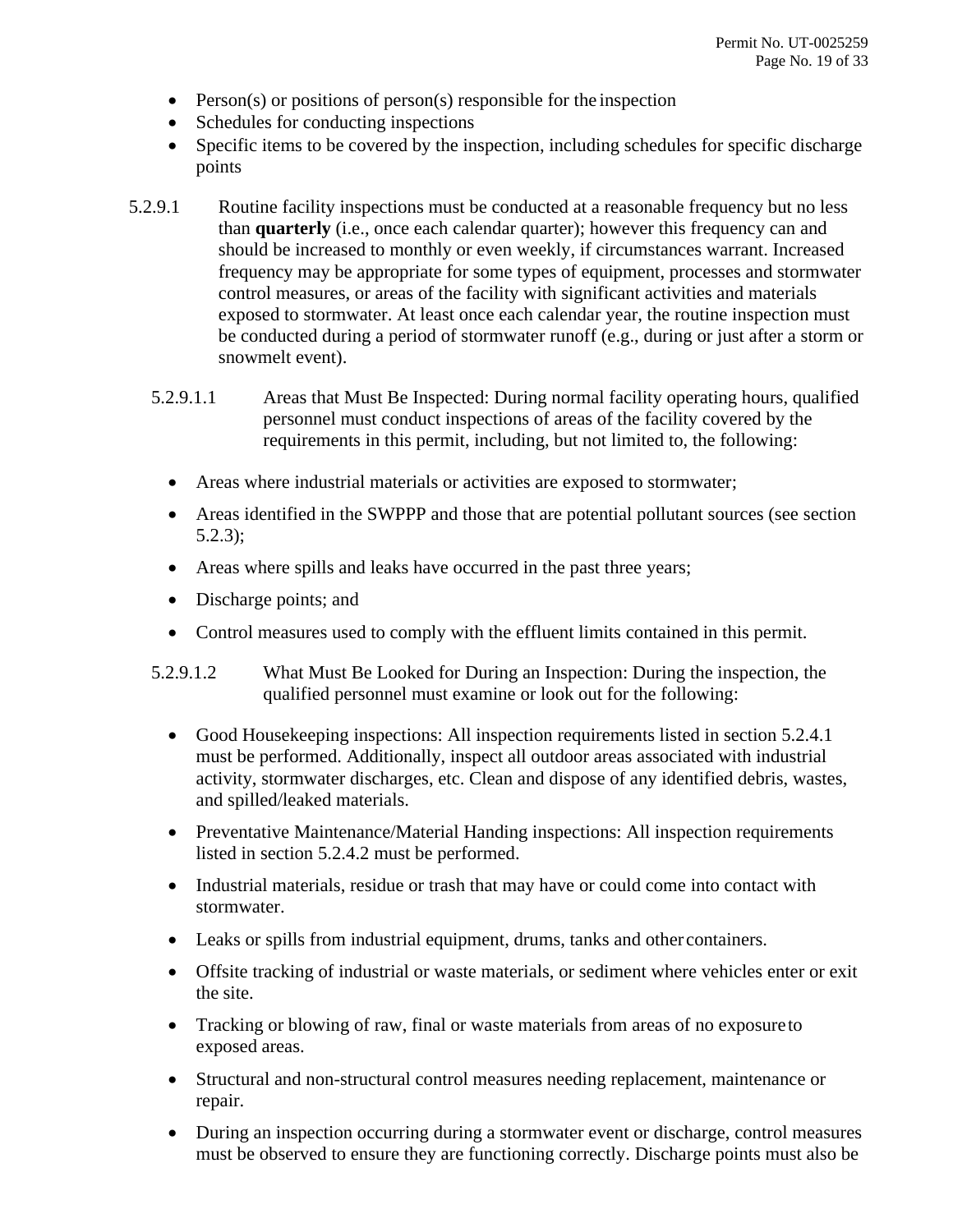observed during this inspection. If such discharge locations are inaccessible, nearby downstream locations must be inspected.

- Sources of run-on into industrial areas of the facility.
- A visual inspection of equipment needed to prevent pollutant discharges, such as spill response equipment, shall be made to confirm that it is readily available and in proper working order.
- 5.2.9.1.3 Routine Facility Inspection Documentation: Findings of the facility inspections must be documented and maintained with the SWPPP. Any corrective actions required as a result of a routine facility inspection must be promptly taken. Do not submit routine facility inspection reports to EPA unless specifically requested to do so. However, they must be summarized in the annual report per section [5.2.10.](#page-19-0) Document all findings, including but not limited to, the following information.
	- The inspection date and time;
	- The name(s) and signature(s) of the inspector(s);
	- The areas of the facility that were inspected;
	- Weather information:
	- All observations relating to the implementation of control measures at the facility, including:
		- o A description of any discharges occurring at the time of the inspection;
		- o Any previously unidentified discharges from and/or pollutants at the facility;
		- o Any evidence of, or the potential for, pollutants entering the drainage system;
		- o Observations regarding the physical condition of and around all discharge points, including any flow dissipation devices, and evidence of pollutants in discharges and/or the receiving water; and
		- o Any control measures needing maintenance, repairs, or replacement;
	- Any additional control measures needed to comply with permit requirements;
	- The precipitation event date and depth, duration and flow rate of discharge from the stormwater lagoon outfall, if a discharge occurs;
	- Any incidents of noncompliance; and
	- A statement, signed and certified in accordance with section [5.2.6.](#page-17-2)
- <span id="page-19-0"></span>5.2.10 Annual Reports: An Annual Report must be submitted to EPA in accordance with section [6.5,](#page-21-0) by January  $30<sup>th</sup>$  for each year of permit coverage containing information generated from the past calendar year. A copy of each year's annual report must also be kept with the SWPPP. The report must include the following information:
	- 5.2.10.1 A summary of the previous year's routine facility inspection documentation required (see section [5.2.9.1\)](#page-18-0).
	- 5.2.10.2 A summary of the past year's corrective actions, if applicable. At the time the annual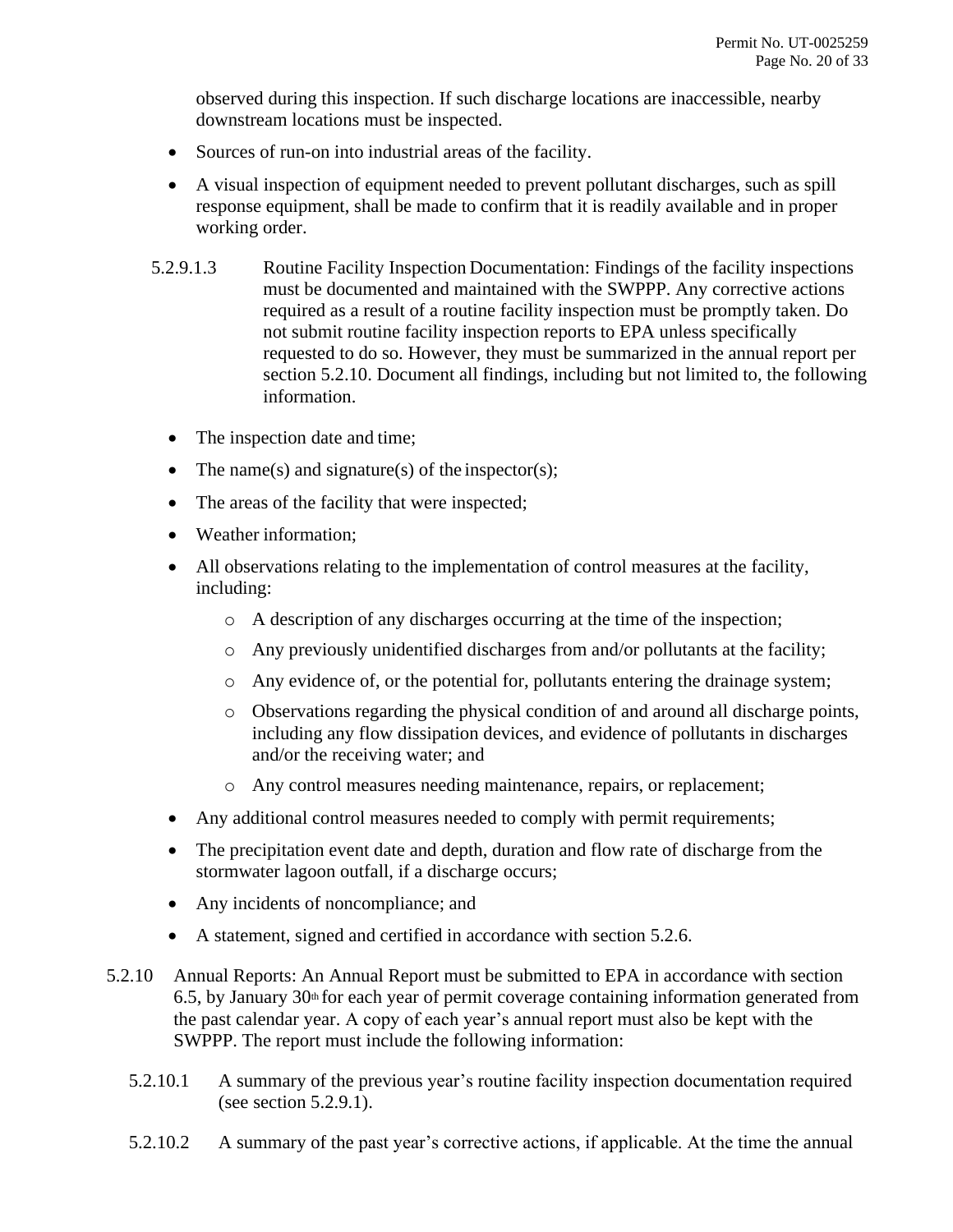report is submitted, the status of any outstanding corrective action(s) must be described. Also, describe any incidents of noncompliance in the past year or currently ongoing, or if none, provide a statement that the facility is in compliance with the Permit.

5.2.10.3 The Annual Report must also include a statement, signed and certified in accordance with section [8.7.2.](#page-30-6)

# <span id="page-20-0"></span>**6 Monitoring, Record Keeping, and Reporting Requirements**

#### <span id="page-20-1"></span>6.1 Representative Sampling:

All samples taken in compliance with the monitoring requirements established under section 4 shall be representative. Effluent samples shall be collected from the effluent stream prior to discharge into the receiving waters. Any influent samples shall be taken of the influent stream at the first influent access point, and if feasible prior to entering any treatment unit. Any receiving water samples shall be collected in a representative location of the receiving stream. Samples and measurements shall be representative of the volume and nature of the monitored discharge, influent, receiving stream, or other monitored location. Sludge samples shall be collected at a location representative of the quality of sludge immediately prior to use or disposal practice.

### <span id="page-20-2"></span>6.2 Monitoring Procedures:

Monitoring must be conducted according to test procedures approved under 40 CFR Part 136, unless other test procedures have been specified in this Permit. Sludge monitoring procedures shall be those specified in 40 CFR Part 503, or as specified in this Permit. The Permittee must select a test procedure that is Sufficiently Sensitive for all monitoring conducted in accordance with this Permit.

#### <span id="page-20-3"></span>6.3 Penalties for Tampering:

The Act provides that any person who knowingly falsifies, tampers with, or renders inaccurate, any monitoring device or method required to be maintained under this Permit shall, upon conviction, be punished by a fine of not more than \$10,000, or by imprisonment for not more than two years, or by both. If a conviction of a person is for a violation committed after a first conviction of such person under this paragraph, punishment is a fine of not more than \$20,000 per day of violation, or by imprisonment of not more than 4 years, or both.

#### <span id="page-20-4"></span>6.4 Reporting of Monitoring Results:

With the effective date of this Permit, the Permittee must electronically report DMRs using NetDMR at the frequency and by the due dates specified below. Electronic submissions by permittees must be submitted to EPA Region 8 no later than the 28th of the month following the completed reporting period. The Permittee must sign and certify all electronic submissions in accordance with the requirements of section [8.7](#page-30-5) of this Permit ("Signatory Requirements"). NetDMR is accessed from the internet at [https://netdmr.zendesk.com/home.](https://netdmr.zendesk.com/home)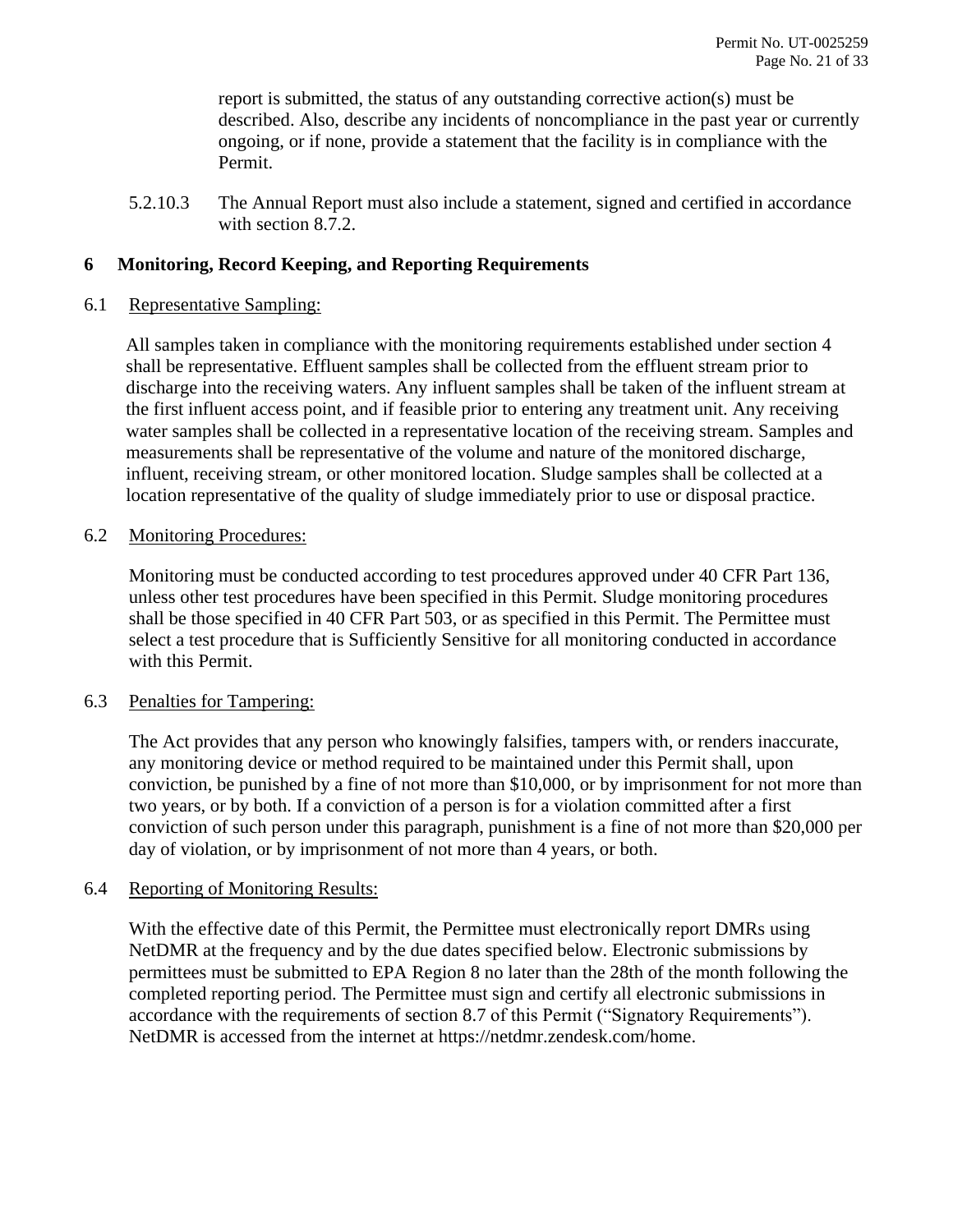| <b>Compliance Monitoring</b><br><b>Period</b> | <b>Due Date</b> |  |
|-----------------------------------------------|-----------------|--|
| <b>January through March</b>                  | April 28        |  |
| April through June                            | July 28         |  |
| July through September                        | October 28      |  |
| October through December                      | January 28      |  |

Table 4 – DMR Compliance Monitoring Periods and Due Dates

In addition, the Permittee must submit a copy of the DMR to the Ute Indian Tribe. Currently, the Permittee may submit a copy to the Ute Indian Tribe by one of three ways: 1. a paper copy may be mailed, 2. The email address may be added to the electronic submittal through NetDMR, or, 3. The Permittee may provide viewing rights through NetDMR.

### <span id="page-21-0"></span>6.5 Other Reporting Requirements:

All reports shall be signed and certified in accordance with the Signatory Requirements (see section [8.7\)](#page-30-5). Paper reports shall be submitted to EPA Region 8, Enforcement and Compliance Assurance Division, Water Enforcement Branch and the Ute Indian Tribe at the addresses given below:

#### original to:

U.S. EPA, Region 8 (8ENF-W) Attention: DMR Coordinator 1595 Wynkoop Street Denver, Colorado 80202-1129

#### copy to:

Environmental Coordinator Ute Indian Tribe P.O. Box 190 Fort Duchesne, Utah 84026

Prior to December 21, 2025, all other reports required herein (e.g., sections [5.2.10,](#page-19-0) [6.9](#page-22-2) and [6.10\)](#page-23-0) as well as sewer overflow event reports, may be signed and certified in accordance with the Signatory Requirements (see section [8.7\)](#page-30-5), and submitted to EPA Region 8 Enforcement and Compliance Assurance Division Water Enforcement Branch and the Ute Indian Tribe at the addresses given above. Effective no later than December 21, 2025, these reports shall be submitted electronically using the NPDES Electronic Reporting Tool (NeT).

# <span id="page-21-1"></span>6.6 Additional Monitoring by the Permittee:

If the Permittee monitors any pollutant in accordance with section [6.1](#page-20-1) more frequently than required by this Permit, using test procedures approved under 40 CFR Part 136, 40 CFR Part 503, or as specified in this Permit, the results of this monitoring shall be included in the calculation and reporting of the data submitted in the DMR. Such increased frequency shall also be indicated.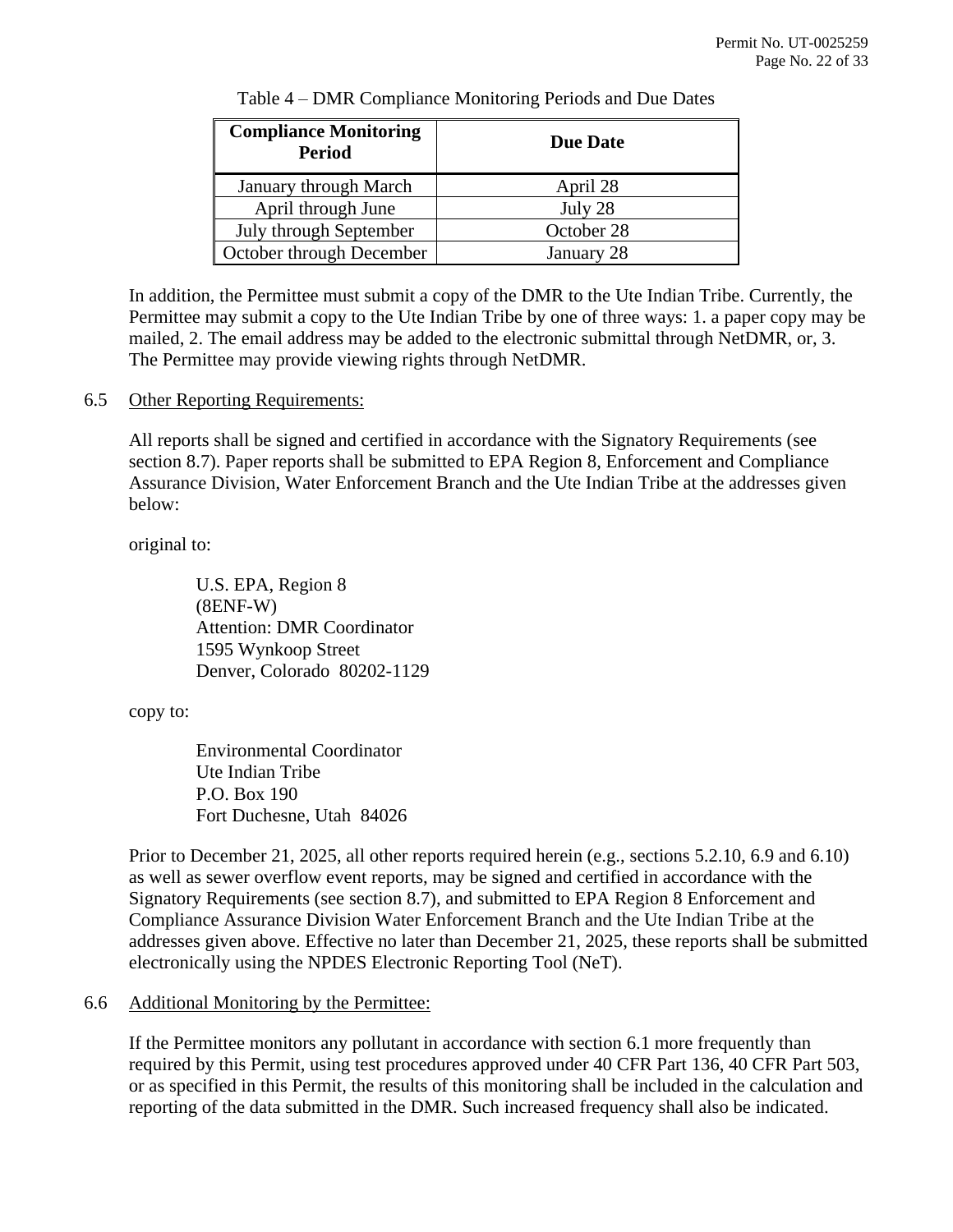### <span id="page-22-0"></span>6.7 Records Contents:

Records of monitoring information shall include:

- 6.7.1 The date, exact place, and time of sampling or measurements;
- 6.7.2 The name(s) of the individual(s) who performed the sampling or measurements;
- 6.7.3 The date(s) analyses were performed;
- 6.7.4 The time(s) analyses were initiated;
- 6.7.5 The name(s) of individual(s) who performed the analyses;
- 6.7.6 References to and, when available, written procedures for the analytical techniques or methods used; and,
- 6.7.7 The results of such analyses, including the bench sheets, instrument readouts, computer disks or tapes, etc., used to determine these results when analysis is conducted by the Permittee.

### <span id="page-22-1"></span>6.8 Retention of Records:

The Permittee shall retain records of all monitoring information, including all calibration and maintenance records and all original recordings for continuous monitoring instrumentation, copies of all reports required by this Permit, and records of all data used to complete the application for this Permit, for a period of at least three years from the date of the sample, measurement, report or application. Records of monitoring required by this Permit related to sludge use and disposal activities must be kept at least five years (or longer as required by 40 CFR Part 503). This period may be extended by request of EPA at any time. Data collected on site, data used to prepare the DMR, copies of DMRs, and a copy of this NPDES Permit must be maintained on site.

- <span id="page-22-4"></span><span id="page-22-3"></span><span id="page-22-2"></span>6.9 Twenty-Four Hour Notice of Noncompliance Reporting:
	- 6.9.1 The Permittee shall report any noncompliance which may endanger health or the environment as soon as possible, but no later than twenty-four (24) hours from the time the Permittee first became aware of the circumstances. The report shall be made to EPA, Region 8, Superfund & Emergency Management Division at (303) 293-1788 and the Ute Indian Tribe at (435) 722-3941.
	- 6.9.2 The following occurrences of noncompliance and WET test failures shall be reported by telephone to EPA Region 8's Enforcement and Compliance Assurance Division Water Enforcement Branch at (800) 227-8917 (8:00 a.m. - 4:30 p.m. Mountain Time) and the Ute Indian Tribe at (435) 722-3941 (8:00 a.m. - 4:30 p.m. Mountain Time) by the first workday following the day the Permittee became aware of the circumstances:
		- 6.9.2.1 Any unanticipated bypass which exceeds any effluent limitation in the Permit (See section [7.8,](#page-27-1) Bypass of Treatment Facilities.);
		- 6.9.2.2 Any upset which exceeds any effluent limitation in the Permit (See section [7.9,](#page-28-0) Upset Conditions); or,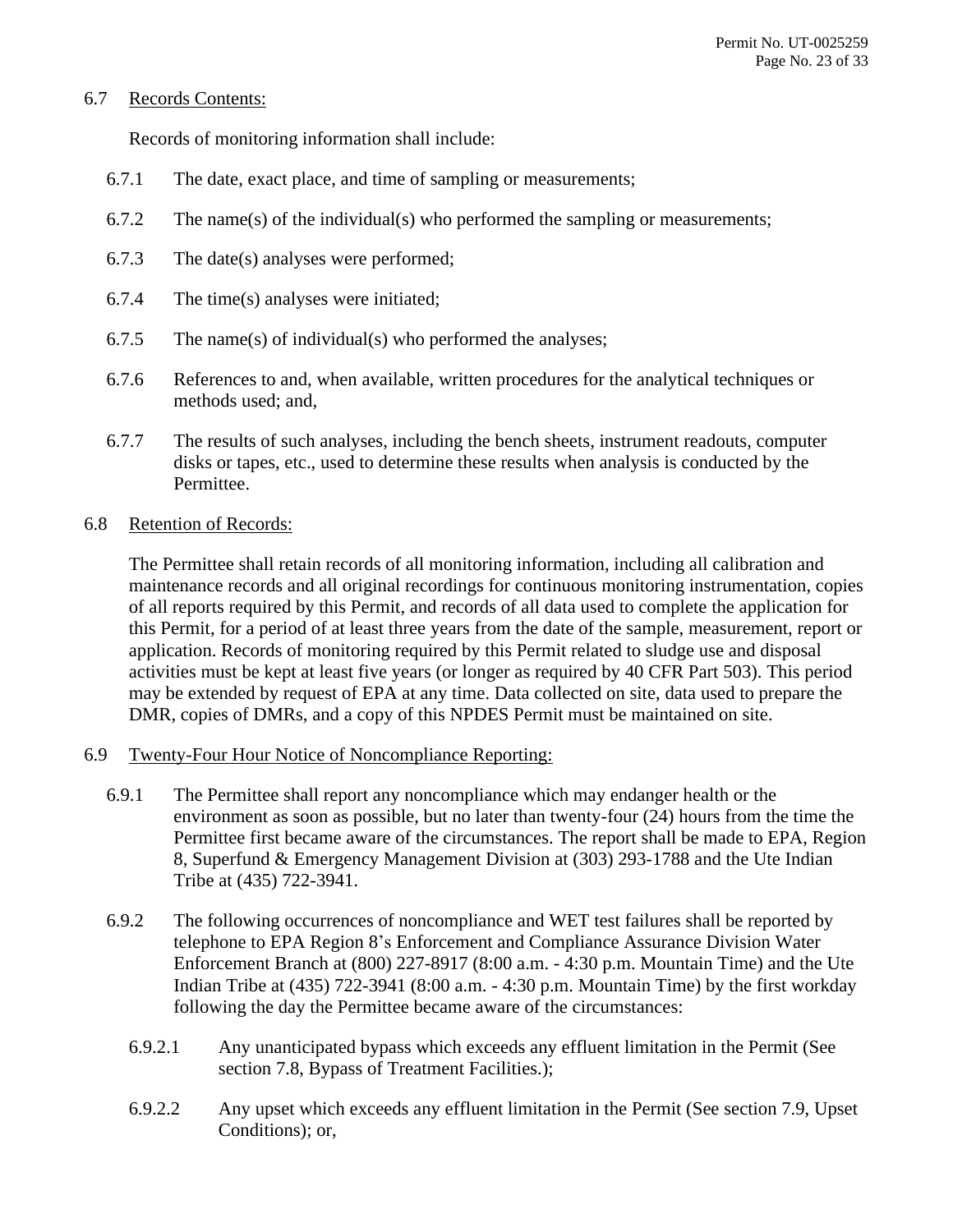- 6.9.2.3 Violation of a maximum daily discharge limitation for any of the pollutants listed by EPA in the Permit to be reported within 24 hours.
- <span id="page-23-2"></span>6.9.3 For any noncompliance notification required under sections [6.9.1,](#page-22-3) [6.9.2,](#page-22-4) a written submission shall also be provided to EPA Region 8's Enforcement and Compliance Assurance Division Water Enforcement Branch, and to the Ute Indian Tribe within five days of the time that the Permittee becomes aware of the circumstances. The written submission shall contain:
	- 6.9.3.1 A description of the noncompliance and its cause;
	- 6.9.3.2 The period of noncompliance, including exact dates and times;
	- 6.9.3.3 The estimated time noncompliance is expected to continue if it has not been corrected;
	- 6.9.3.4 Steps taken or planned to reduce, eliminate, and prevent reoccurrence of the noncompliance; and,
	- 6.9.3.5 The signed certification statement required by the Signatory Requirements (see section [8.7\)](#page-30-5).
- 6.9.4 EPA may waive the written report on a case-by-case basis for an occurrence of noncompliance listed under section [6.9.2](#page-22-4) above, if the incident has been orally reported in accordance with the requirements of section [6.9.2.](#page-22-4)
- 6.9.5 Reports shall be submitted to the addresses in section [6.5,](#page-21-0) Other Reporting Requirements.

#### <span id="page-23-0"></span>6.10 Other Noncompliance Reporting:

Instances of noncompliance not required to be reported within 24 hours shall be reported at the time that monitoring reports for section [6.5](#page-21-0) are submitted. The reports shall contain the information listed in section [6.9.3.](#page-23-2)

#### <span id="page-23-1"></span>6.11 Inspection and Entry:

The Permittee shall allow the state/Tribe(s) or EPA, or authorized representative (including an authorized contractor acting as a representative of EPA) upon presentation of credentials and other documents as may be required by law, to:

- 6.11.1 Enter upon the Permittee's premises where a regulated facility or activity is located or conducted, or where records must be kept under the conditions of this Permit;
- 6.11.2 Have access to and copy, at reasonable times, any records that must be kept under the conditions of this Permit;
- 6.11.3 Inspect at reasonable times any facilities, equipment (including monitoring and control equipment), practices, or operations regulated or required under this Permit; and,
- 6.11.4 Sample or monitor at reasonable times, for the purpose of assuring permit compliance or as otherwise authorized by the Act, any substances or parameters at any location.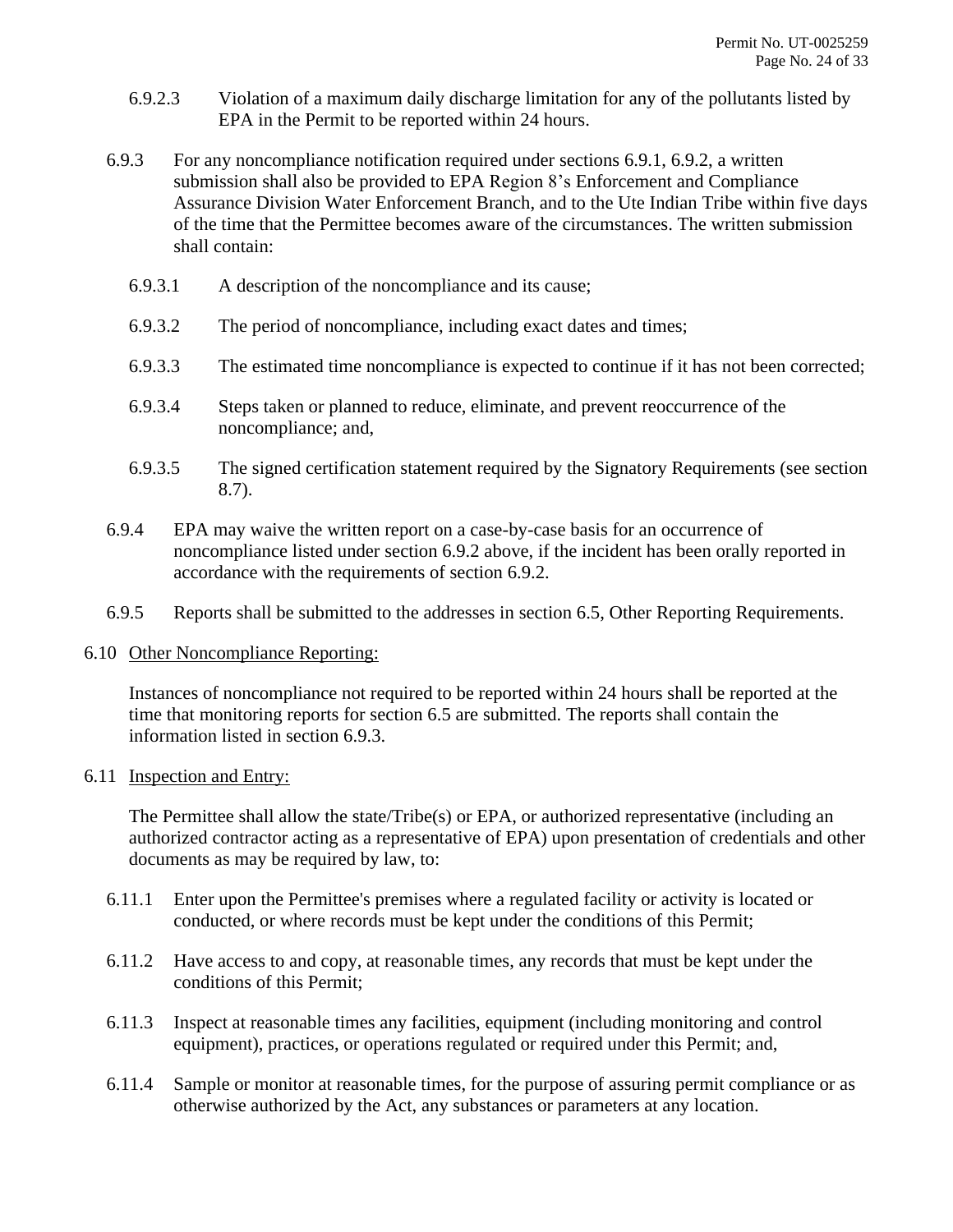# <span id="page-24-0"></span>**7 Compliance Responsibilities**

# <span id="page-24-1"></span>7.1 Duty to Comply:

The Permittee must comply with all conditions of this Permit. Any failure to comply with the Permit may constitute a violation of the Clean Water Act and may be grounds for enforcement action, including, but not limited to termination, revocation and reissuance, modification, or denial of a permit renewal application. The Permittee shall give EPA advanced notice of any planned changes at the permitted facility that could change any discharge from the facility, or of any activity that may result in failure to comply with permit conditions.

# <span id="page-24-2"></span>7.2 Penalties for Violations of Permit Conditions:

The Clean Water Act provides for specified civil and criminal monetary penalties for violations of its provisions. EPA is required by the Federal Civil Penalties Inflation Adjustment Act of 1990 (as amended) to annually adjusting statutory civil penalties to reflect inflation, according to a prescribed formula. The Federal Civil Penalties Inflation Adjustment Act Improvements Act of 2015 required these adjustments on an annual basis, beginning in 2016. EPA has adjusted its civil monetary penalties effective January 12, 2022 (87 Fed. Reg. 1676-79), and these amounts are adjusted annually as required by the Federal Civil Penalties Inflation Adjustment Act Improvements Act of 2015. The civil and criminal penalties for violations of the Act are as follows:

- 7.2.1 Any person who violates Section 301, 302, 306, 307, 308, 318 or 405 of the Act, or any permit condition or limitation implementing any such sections in a permit issued under Section 402, or any requirement imposed in a pretreatment program approved under Section  $402(a)(3)$  or  $402(b)(8)$  of the Act, is subject to a civil penalty not to exceed \$59,973 per day for each violation.
- 7.2.2 Any person who negligently violates Section 301, 302, 306, 307, 308, 318, or 405 of the Act, or any condition or limitation implementing any of such sections in a permit issued under Section 402 of the Act, or any requirement imposed in a pretreatment program approved under Section 402(a)(3) or 402(b)(8) of the Act, is subject to criminal penalties of \$2,500 to \$25,000 per day of violation, or imprisonment for not more than one year, or both. In the case of a second or subsequent conviction for a negligent violation, a person shall be subject to criminal penalties of not more than \$50,000 per day of violation, or by imprisonment for not more than two years, or both.
- 7.2.3 Any person who knowingly violates Section 301, 302, 306, 307, 308, 318, or 405 of the Act, or any condition or limitation implementing any of such sections in a permit issued under Section 402 of the Act, or any requirement imposed in a pretreatment program approved under Section  $402(a)(3)$  or  $402(b)(8)$  of the Act, is subject to criminal penalties of \$5,000 to \$50,000 per day of violation, or imprisonment for not more than three years, or both. In the case of a second or subsequent conviction for a knowing violation, a person shall be subject to criminal penalties of not more than \$100,000 per day of violation, or imprisonment for not more than six years, or both.
- 7.2.4 Any person who knowingly violates Section 301, 302, 303, 306, 307, 308, 318 or 405 of the Act, or any permit condition or limitation implementing any of such sections in a permit issued under Section 402 of the Act, and who knows at that time that he thereby places another person in imminent danger of death or serious bodily injury, shall, upon conviction,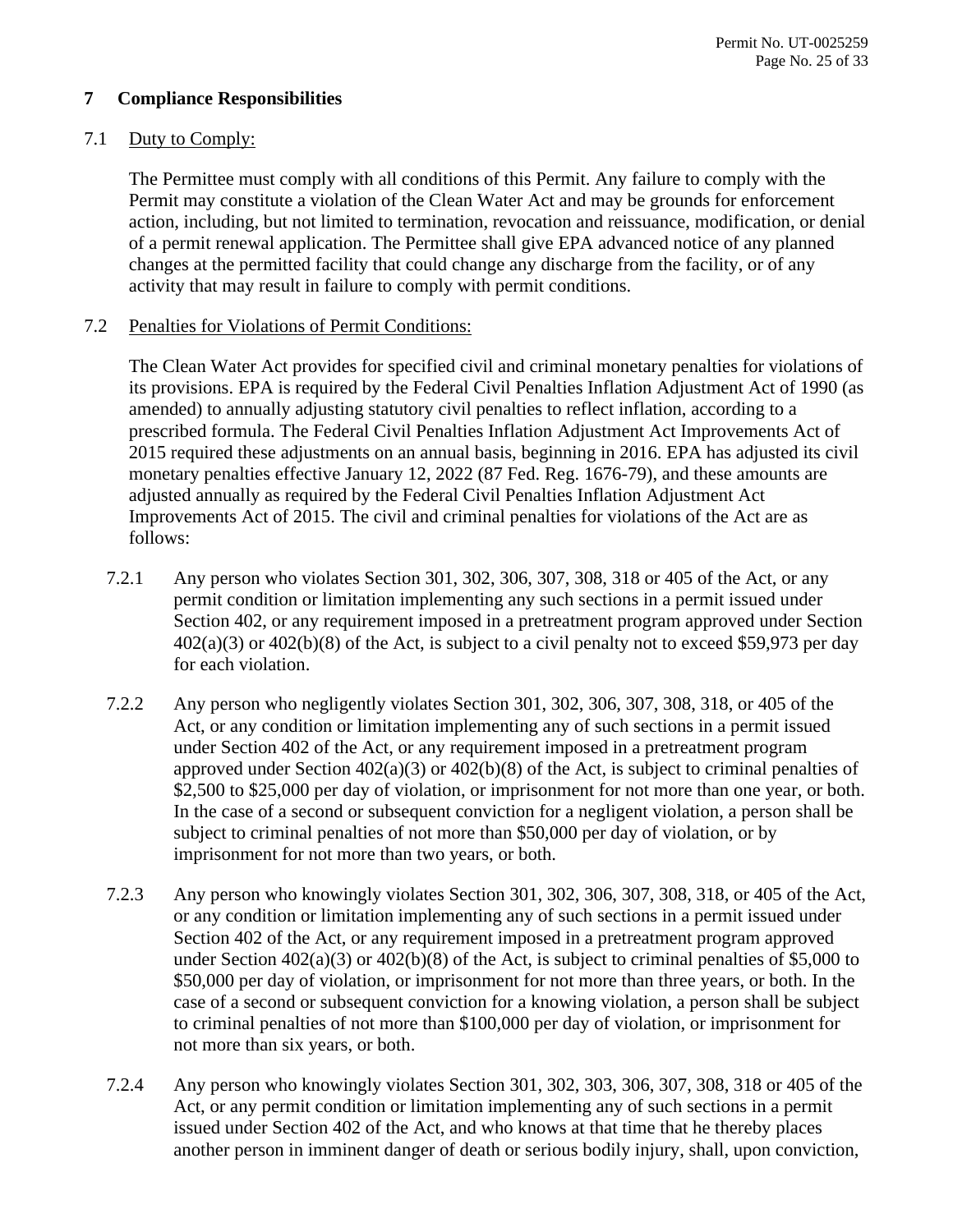be subject to a fine of not more than \$250,000 or imprisonment for not more than 15 years, or both. In the case of a second or subsequent conviction for a knowing endangerment violation, a person shall be subject to a fine of not more than \$500,000 or by imprisonment for not more than 30 years, or both. An organization, as defined in Section  $309(c)(3)(B)(iii)$ of the Act, shall, upon conviction of violating the imminent danger provision, be subject to a fine of not more than \$1,000,000 and can be fined up to \$2,000,000 for second or subsequent convictions.

7.2.5 Any person may be assessed an administrative penalty by the Administrator for violating Section 301, 302, 306, 307, 308, 318 or 405 of this Act, or any permit condition or limitation implementing any of such sections in a permit issued under Section 402 of this Act. Where an administrative enforcement action is brought for a Class I civil penalty, the assessed penalty may not exceed \$23,989 per violation, with a maximum amount not to exceed \$59,973. Where an administrative enforcement action is brought for a Class II civil penalty, the assessed penalty may not exceed \$23,989 per day for each day during which the violation continues, with the maximum amount not to exceed \$299,857.

### <span id="page-25-0"></span>7.3 Need to Halt or Reduce Activity not a Defense:

It shall not be a defense for a permittee in an enforcement action that it would have been necessary to halt or reduce the permitted activity in order to maintain compliance with the conditions of this Permit.

### <span id="page-25-1"></span>7.4 Duty to Mitigate:

The Permittee shall take all reasonable steps to minimize or prevent any discharge or sludge use or disposal in violation of this Permit which has a reasonable likelihood of adversely affecting human health or the environment.

# <span id="page-25-2"></span>7.5 Inspection Requirements:

- 7.5.1 On at least a weekly basis when discharging, unless otherwise approved by EPA, the Permittee shall inspect its discharge locations and discharge treatment facilities. The inspection shall entail, at a minimum, a "walk-through" and visual observation of all process treatment units, sampling and flow monitoring equipment, outfalls, and the receiving stream.
- 7.5.2 The Permittee shall maintain a log in either paper or electronic format recording information obtained during inspection activities. At a minimum, the notebook shall include the following:
	- 7.5.2.1 Date and time of the inspection;
	- 7.5.2.2 Name of the inspector(s);
	- 7.5.2.3 The facility's discharge status;
	- 7.5.2.4 The flow rate of the discharge if occurring;
	- 7.5.2.5 Records of the Operational BMP inspections (see section [5.1\)](#page-10-1). This may include, but is not limited to, recording the outfall and date of: bag filter checks and replacements, pH sensor calibrations, pH sensor cleanings, pH setpoint adjustments, and additions to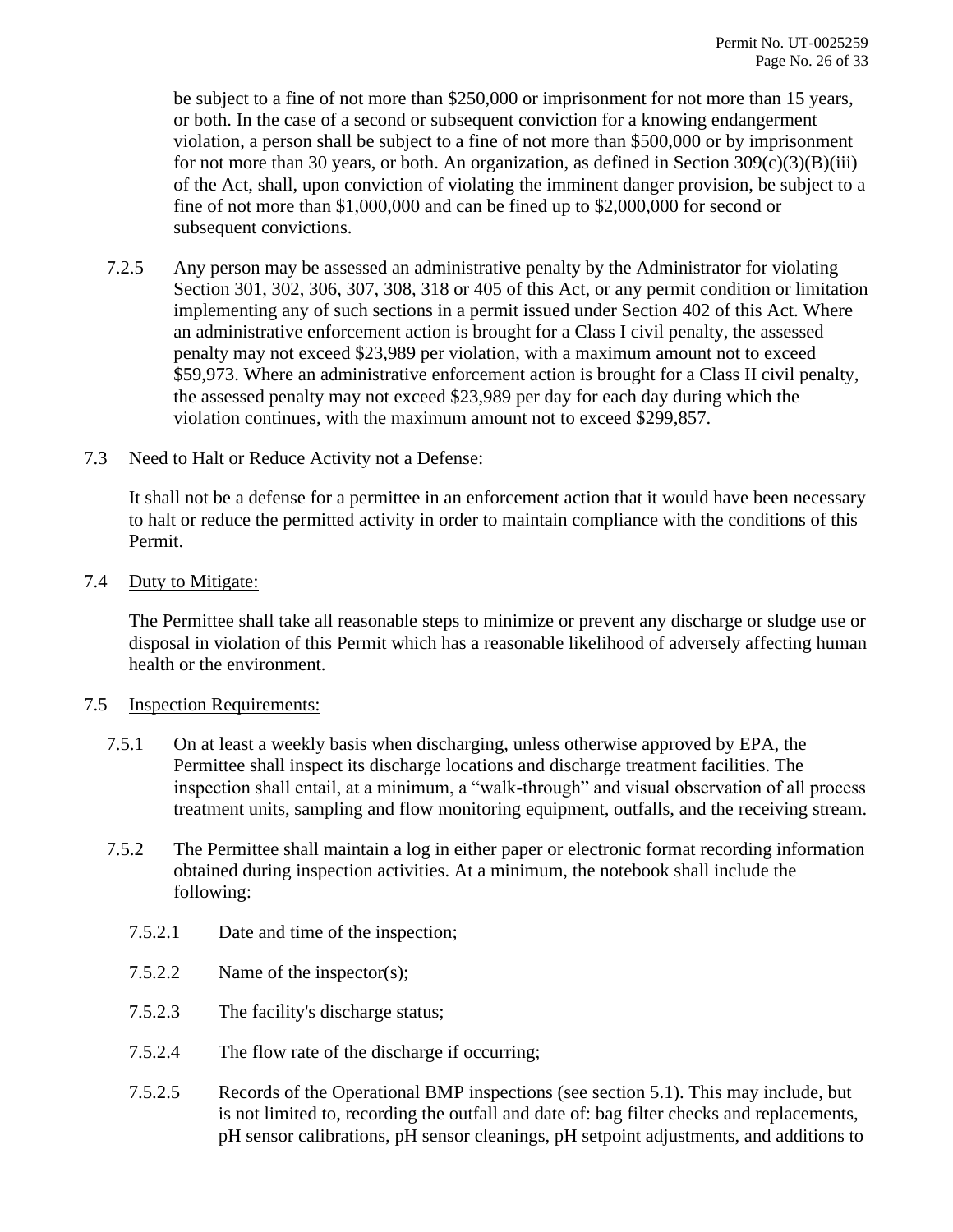or removal of bag filter/pH adjustment controls to outfalls.

- 7.5.2.6 Identification of operational problems and/or maintenance problems;
- 7.5.2.7 Recommendations, as appropriate, to remedy identified problems;
- 7.5.2.8 A brief description of any actions taken with regard to problems identified; and,
- 7.5.2.9 Other information, as appropriate.
- 7.5.3 The Permittee shall maintain daily log in either paper or electronic format in accordance with proper record-keeping procedures and shall make the log available for inspection, upon request, by authorized representatives of the U.S. Environmental Protection Agency or the Ute Indian Tribe.
- 7.5.4 Problems identified during the inspection shall be corrected at the time of inspection, if possible. If they cannot be corrected at the time of the inspection, the inspector must identify a corrective action to remedy the problem(s), as well as a timeline for completion of the remedy. Corrective actions to remedy problem(s) shall be in line with (and addressed through) proper operation and maintenance (see section [7.6](#page-26-0) of the Permit.). All problems identified during inspections, as well as associated corrective actions and timelines, shall be documented in the inspection log.

# <span id="page-26-0"></span>7.6 Proper Operation and Maintenance:

The Permittee shall at all times properly operate and maintain all facilities and systems of treatment and control (and related appurtenances) which are installed or used by the Permittee to achieve compliance with the conditions of this Permit. Proper operation and maintenance also includes adequate laboratory controls and appropriate quality assurance procedures. This provision requires the operation of back-up or auxiliary facilities or similar systems which are installed by a permittee only when the operation is necessary to achieve compliance with the conditions of the Permit. Proper operation and maintenance also includes application of appropriate Operational BMPs (see section [5.1\)](#page-10-1).

- 7.6.1 The Permittee shall, as soon as reasonable and practicable, but no later than six (6) months after the effective date of this Permit, do the following as part of the operation and maintenance program for the wastewater treatment facility:
	- 7.6.1.1 Have a current O & M Manual(s) that describes the proper operational procedures and maintenance requirements of the wastewater treatment facility;
	- 7.6.1.2 Have the O & M Manual(s) readily available to the operator of the wastewater treatment facility and require that the operator become familiar with the manual(s) and any updates;
	- 7.6.1.3 Have a schedule(s) for routine operation and maintenance activities at the wastewater treatment facility; and,
	- 7.6.1.4 Require the operator to perform the routine operation and maintenance requirements in accordance with the schedule(s).
- 7.6.2 The Permittee shall maintain a daily log in either paper or electronic format containing a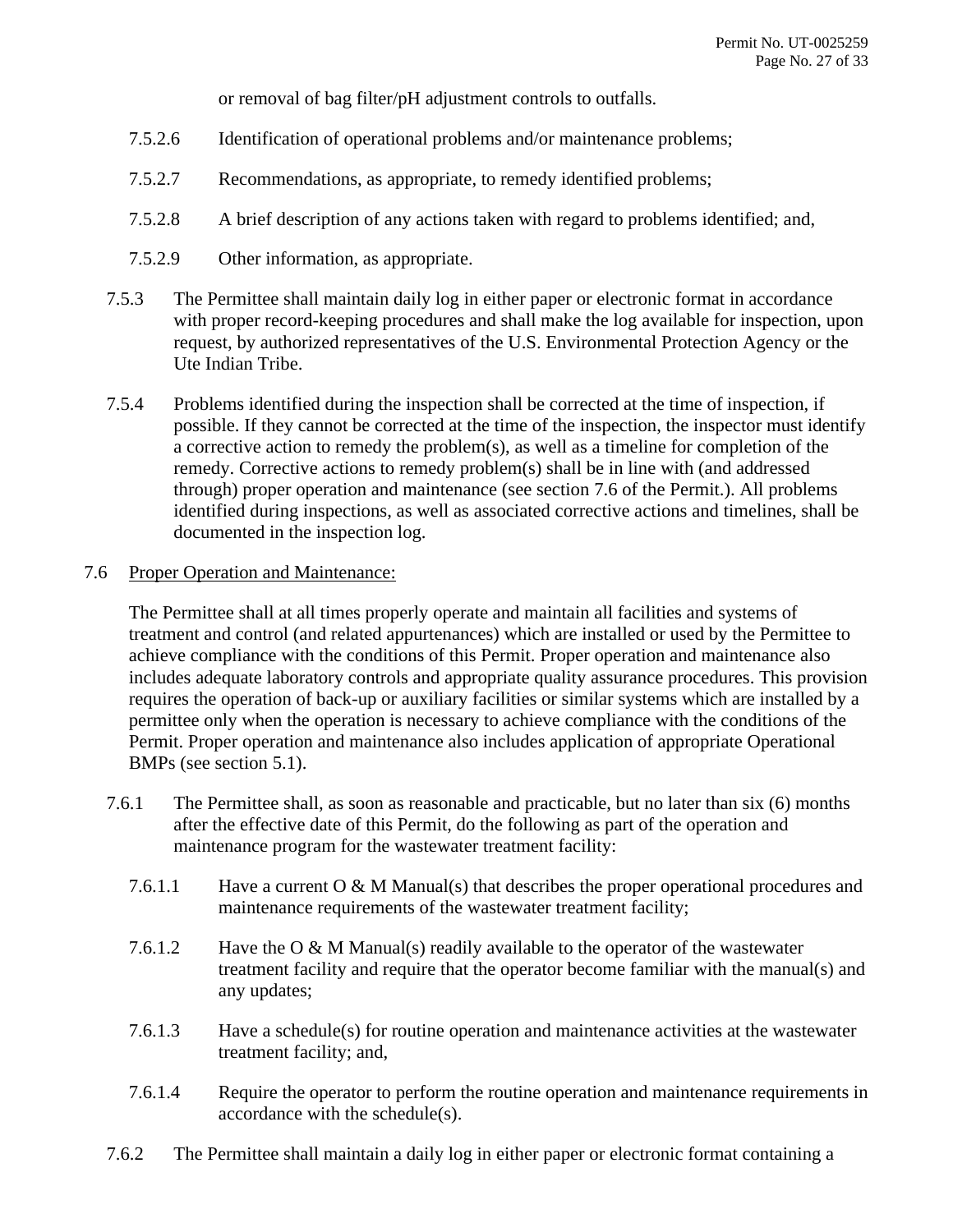summary record of all operation and maintenance activities at the wastewater treatment facility. The Permittee shall maintain the daily log in accordance with proper record-keeping procedures in section [6.8](#page-22-1) and shall make the log available for inspection, upon request, by authorized representatives of EPA or the Ute Indian Tribe. At a minimum, the log shall include the following information:

- 7.6.2.1 Date and time;
- 7.6.2.2 Name and title of person(s) making the log entry;
- 7.6.2.3 Name of the persons(s) performing the activity;
- 7.6.2.4 A brief description of the activity; and,
- 7.6.2.5 Other information, as appropriate.

### <span id="page-27-0"></span>7.7 Removed Substances:

Collected screenings, grit, solids, sludge (including sewage sludge), or other pollutants removed in the course of treatment shall be buried or disposed in a manner consistent with all applicable federal, state, tribal, or local regulations (e.g., 40 CFR Part 257, 40 CFR Part 258, 40 CFR Part 503). Sludge/digester supernatant and filter backwash shall not be directly blended with or enter either the final plant discharge and/or waters of the United States.

- <span id="page-27-4"></span><span id="page-27-3"></span><span id="page-27-2"></span><span id="page-27-1"></span>7.8 Bypass of Treatment Facilities:
	- 7.8.1 Bypass not exceeding limitations: The Permittee may allow any bypass to occur which does not cause effluent limitations to be exceeded, but only if it also is for essential maintenance to assure efficient operation. These bypasses are not subject to the provisions of sections [7.8.2](#page-27-2) and [7.8.3.](#page-27-3)
	- 7.8.2 Notice:
		- 7.8.2.1 Anticipated bypass: If the Permittee knows in advance of the need for a bypass, it shall submit prior notice to the addresses in section [6.5,](#page-21-0) Other Reporting Requirements, if possible at least 10 days before the date of the bypass to EPA Region 8 Enforcement and Compliance Assurance Division Water Enforcement Branch, and the Ute Indian Tribe.
		- 7.8.2.2 Unanticipated bypass: The Permittee shall submit notice of an unanticipated bypass as required under section [6.9,](#page-22-2) Twenty-four Hour Noncompliance Reporting, to EPA Region 8, Enforcement and Compliance Assurance Division, Water Enforcement Branch, and the Ute Indian Tribe.
	- 7.8.3 Prohibition of bypass.
		- 7.8.3.1 Bypass is prohibited and EPA may take enforcement action against a permittee for a bypass, unless:
			- 7.8.3.1.1 The bypass was unavoidable to prevent loss of life, personal injury, or severe property damage;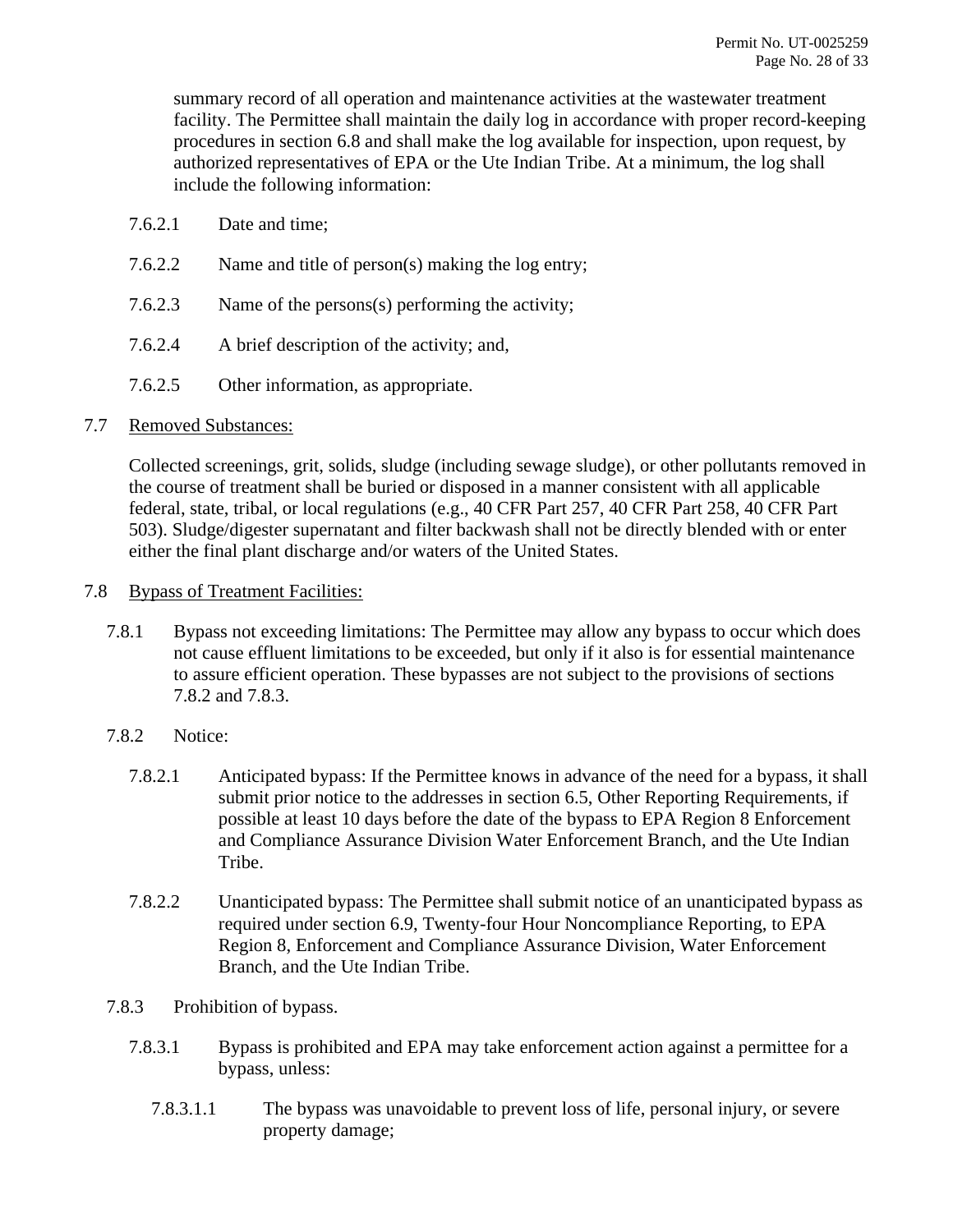- 7.8.3.1.2 There were no feasible alternatives to the bypass, such as the use of auxiliary treatment facilities, retention of untreated wastes, or maintenance during normal periods of equipment downtime. This condition is not satisfied if adequate backup equipment should have been installed in the exercise of reasonable engineering judgement to prevent a bypass which occurred during normal periods of equipment downtime or preventive maintenance; and,
- 7.8.3.1.3 The Permittee submitted notices as required under section [7.8.2.](#page-27-2)
- 7.8.3.2 EPA may approve an anticipated bypass, after considering its adverse effects, if EPA determines that it will meet the three conditions listed above in section [7.8.3.1.](#page-27-4)

# <span id="page-28-0"></span>7.9 Upset Conditions:

- 7.9.1 Effect of an upset: An upset constitutes an affirmative defense to an action brought for noncompliance with technology based permit effluent limitations if the requirements of section [7.9.2](#page-28-2) are met. No determination made during administrative review of claims that noncompliance was caused by upset, and before an action for noncompliance, is final administrative action subject to judicial review (i.e., Permittees will have the opportunity for a judicial determination on any claim of upset only in an enforcement action brought for noncompliance with technology-based permit effluent limitations).
- <span id="page-28-2"></span>7.9.2 Conditions necessary for a demonstration of upset: A Permittee who wishes to establish the affirmative defense of upset shall demonstrate, through properly signed, contemporaneous operating logs, or other relevant evidence that:
	- 7.9.2.1 An upset occurred and that the Permittee can identify the cause(s) of the upset;
	- 7.9.2.2 The permitted facility was at the time being properly operated;
	- 7.9.2.3 The Permittee submitted notice of the upset as required under section [6.9,](#page-22-2) Twenty-four Hour Notice of Noncompliance Reporting; and,
	- 7.9.2.4 The Permittee complied with any remedial measures required under section [7.4,](#page-25-1) Duty to Mitigate.
- 7.9.3 Burden of proof: In any enforcement proceeding, the Permittee seeking to establish the occurrence of an upset has the burden of proof.

# <span id="page-28-1"></span>7.10 Toxic Pollutants:

The Permittee shall comply with effluent standards or prohibitions established under Section 307 (a) of the Act for toxic pollutants within the time provided in the regulations that establish those standards or prohibitions, even if the Permit has not yet been modified to incorporate the requirement.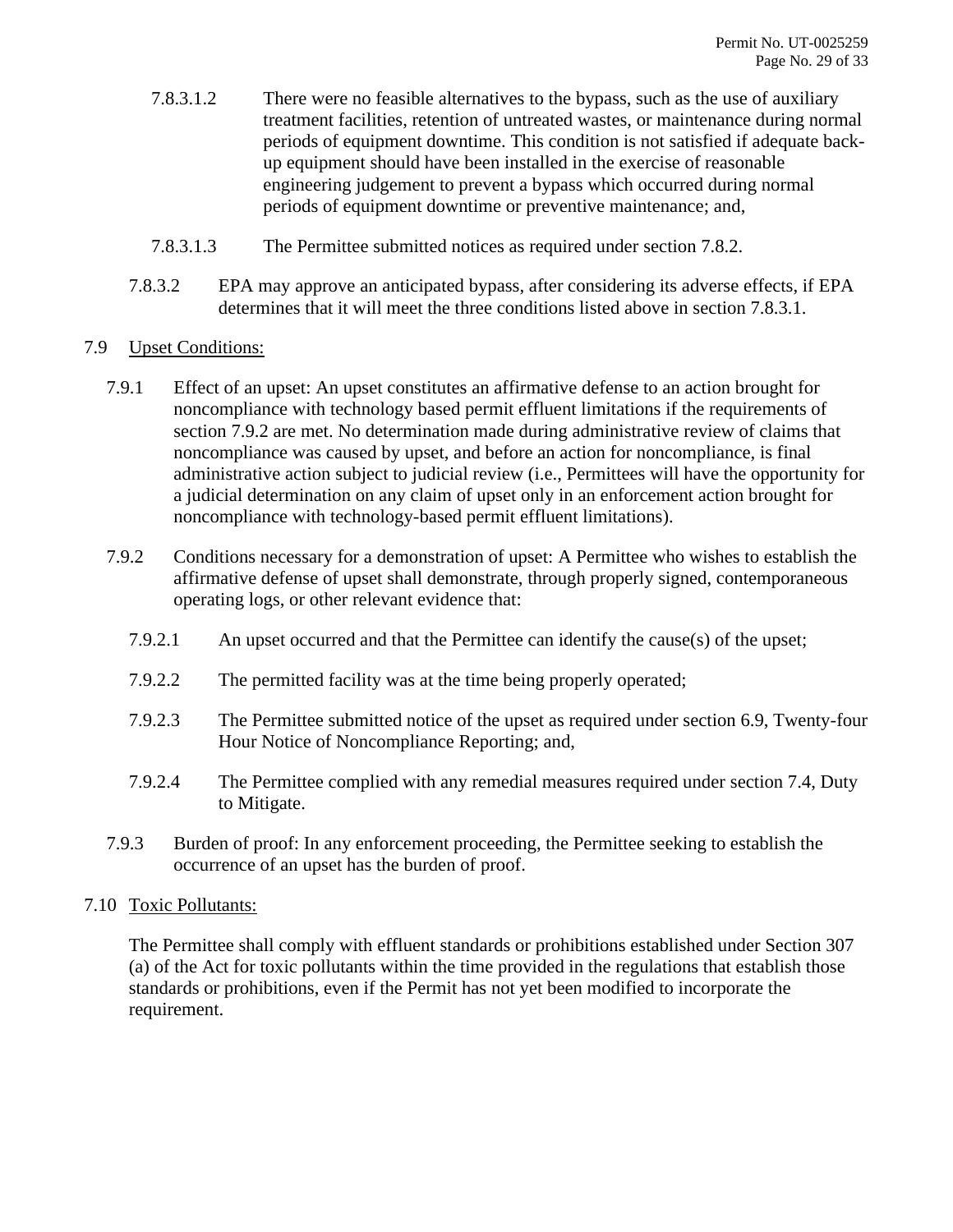### <span id="page-29-0"></span>7.11 Discharge of Un-Permitted Toxic Pollutants:

Notification shall be provided to EPA as soon as the Permittee knows of, or has reason to believe:

- <span id="page-29-3"></span>7.11.1 That any activity has occurred or will occur which would result in the discharge, on a routine or frequent basis, of any toxic pollutant which is not limited in the Permit, if that discharge will exceed the highest of the following "notification levels":
	- 7.11.1.1 One hundred micrograms per liter  $(100 \mu g/L)$ ;
	- 7.11.1.2 Two hundred micrograms per liter (200  $\mu$ g/L) for acrolein and acrylonitrile; five hundred micrograms per liter (500  $\mu$ g/L) for 2,4-dinitrophenol and for 2-methyl-4,6dinitrophenol; and one milligram per liter (1 mg/L) for antimony;
	- 7.11.1.3 Five (5) times the maximum concentration value reported for that pollutant in the permit application in accordance with 40 CFR  $\S$  122.21(g)(7); or,
	- 7.11.1.4 The level established by EPA in accordance with 40 CFR § 122.44(f).
- 7.11.2 That any activity has occurred or will occur which would result in any discharge, on a nonroutine or infrequent basis, of a toxic pollutant which is not limited in the Permit, if that discharge will exceed the highest of the following "notification levels":
	- 7.11.2.1 Five hundred micrograms per liter  $(500 \mu g/L)$ ;
	- 7.11.2.2 One milligram per liter (1 mg/L) for antimony;
	- 7.11.2.3 Ten (10) times the maximum concentration value reported for that pollutant in the permit application in accordance with 40 CFR  $\S$  122.21(g)(7); or,
	- 7.11.2.4 The level established by EPA in accordance with 40 CFR § 122.44(f).

# <span id="page-29-1"></span>**8 General Requirements**

<span id="page-29-2"></span>8.1 Planned Changes:

The Permittee shall give notice to EPA as soon as possible of any planned physical alterations or additions to the permitted facility. Notice is required only when:

- 8.1.1 The alteration or addition could significantly change the nature or increase the quantity of pollutant discharged. This notification applies to pollutants which are not subject to effluent limitations in the Permit, nor subject to the notification requirements for the discharge of toxic pollutants in section [7.11.1;](#page-29-3)
- 8.1.2 The alteration or addition results in a significant change in the Permittee's sludge use or disposal practices, and such alteration, addition, or change may justify the application of Permit conditions that are different from or absent in the existing Permit, including notification of additional use or disposal sites not reported during the permit application process or not reported pursuant to an approved land application plan; or,
- 8.1.3 The alteration or addition to a permitted facility may meet one of the criteria for determining whether a facility is a New Source.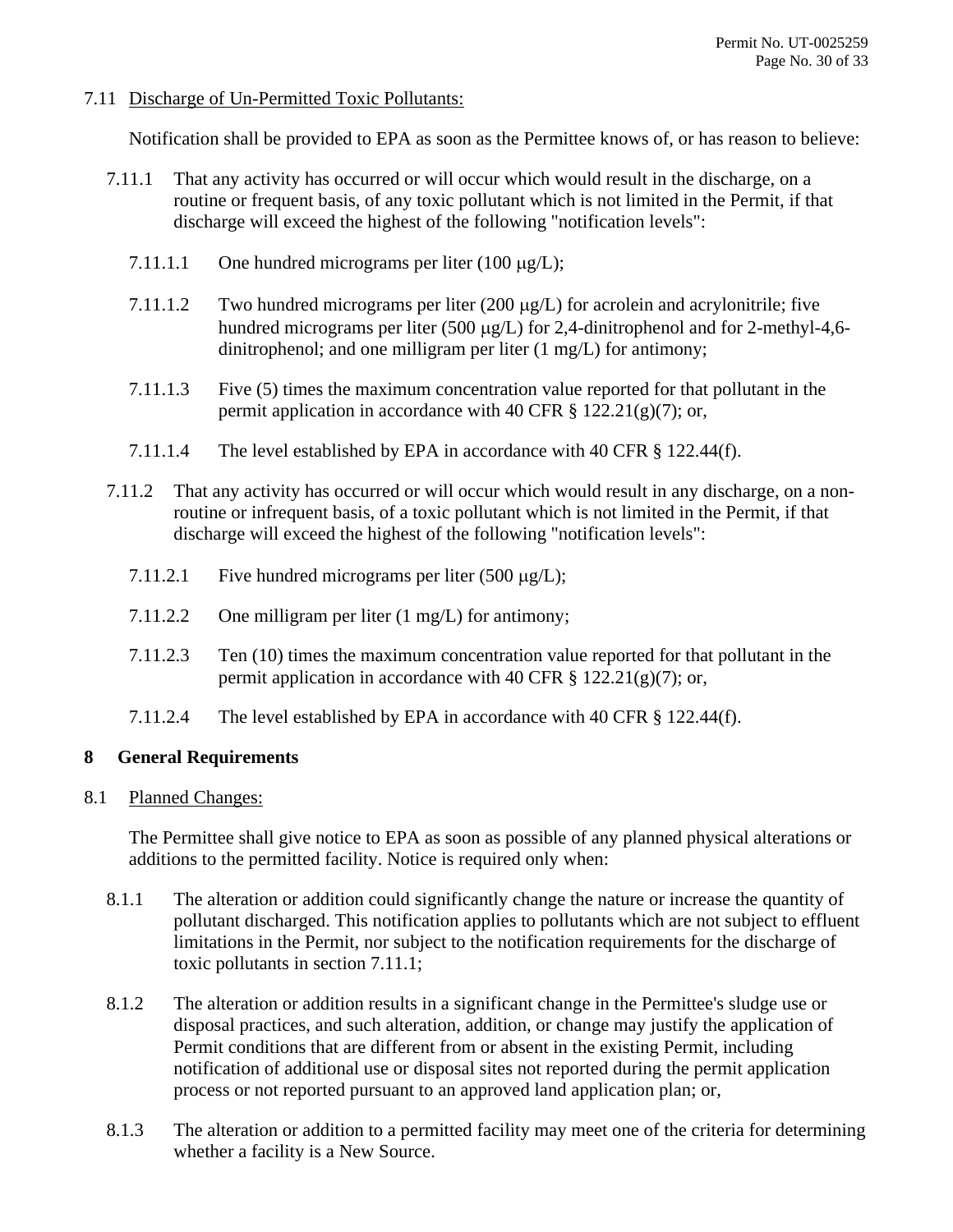### <span id="page-30-0"></span>8.2 Anticipated Noncompliance:

The Permittee shall give advance notice to EPA of any planned changes in the permitted facility or activity which may result in noncompliance with Permit requirements.

#### <span id="page-30-1"></span>8.3 Permit Actions:

This Permit may be modified, revoked and reissued, or terminated for cause. The filing of a request by the Permittee for a permit modification, revocation and reissuance, or termination, or a notification of planned changes or anticipated noncompliance, does not stay any permit condition.

### <span id="page-30-2"></span>8.4 Duty to Reapply:

If the Permittee wishes to continue an activity regulated by this Permit after the expiration date of this Permit, the Permittee must apply for and obtain a new permit. The application shall be submitted at least 180 days before the expiration date of this Permit, unless permission for a later date has been granted by EPA. Failure to submit a permit application before the permit expiration date will result in immediate Permit expiration.

### <span id="page-30-3"></span>8.5 Duty to Provide Information:

The Permittee shall furnish to EPA, within a reasonable time, any information which EPA may request to determine whether cause exists for modifying, revoking and reissuing, or terminating this Permit, or to determine compliance with this Permit. The Permittee shall also furnish to EPA, upon request, copies of records required to be kept by this Permit.

#### <span id="page-30-4"></span>8.6 Other Information:

When the Permittee becomes aware that it failed to submit any relevant facts in a permit application, or submitted incorrect information in a permit application or any report to EPA, it shall promptly submit such facts or information.

#### <span id="page-30-5"></span>8.7 Signatory Requirements:

All applications, reports or information submitted to EPA shall be signed and certified.

- 8.7.1 All permit applications shall be signed by either a principal executive officer or ranking elected official.
- <span id="page-30-6"></span>8.7.2 All reports required by the Permit and other information requested by EPA shall be signed by a person described above or by a duly authorized representative of that person. A person is a duly authorized representative only if:
	- 8.7.2.1 The authorization is made in writing by a person described above and submitted to EPA; and,
	- 8.7.2.2 The authorization specifies either an individual or a position having responsibility for the overall operation of the regulated facility, such as the position of plant manager, superintendent, position of equivalent responsibility, or an individual or position having overall responsibility for environmental matters. (A duly authorized representative may thus be either a named individual or any individual occupying a named position.)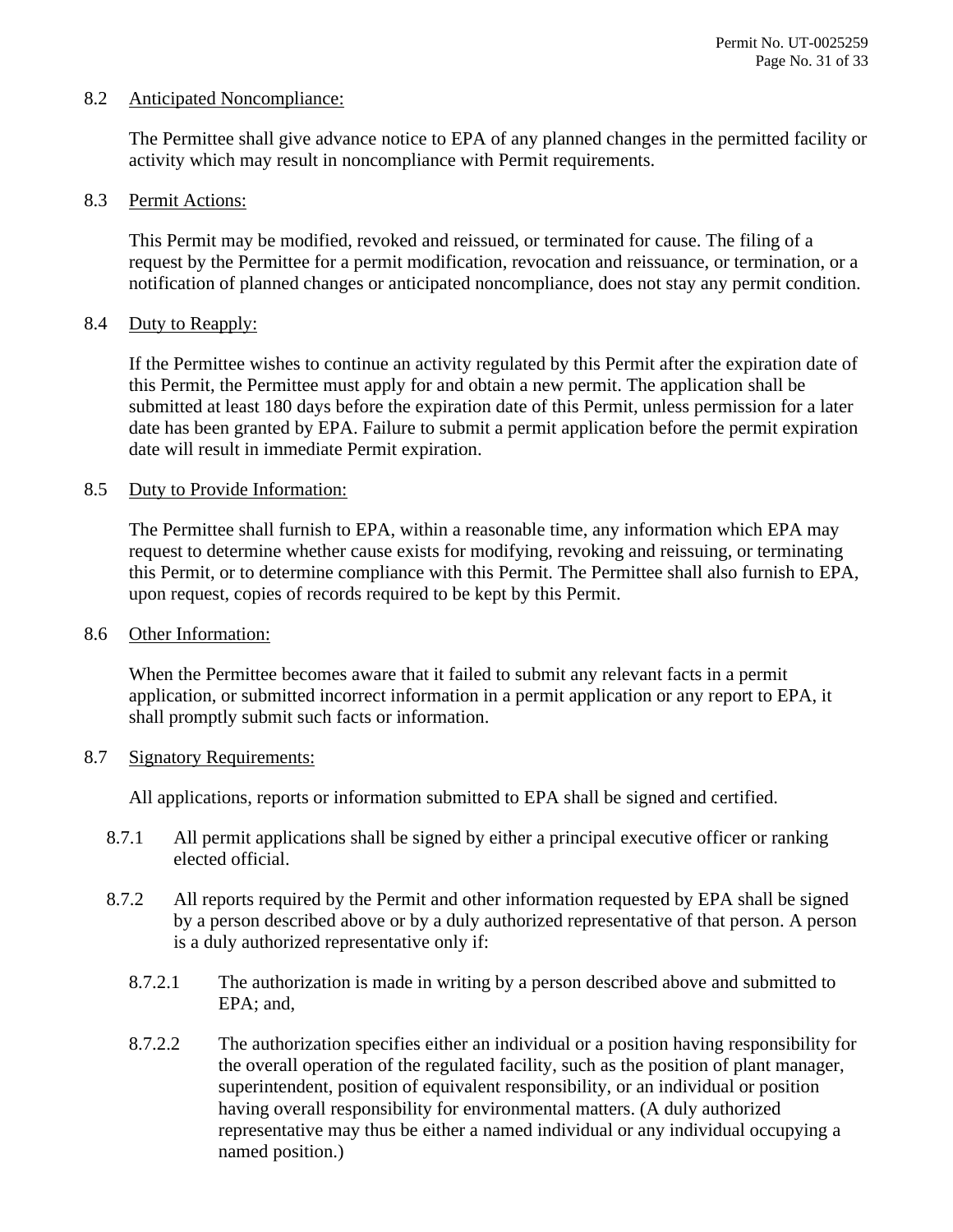- 8.7.3 Changes to authorization: If an authorization under section [8.7.2](#page-30-6) is no longer accurate because a different individual or position has responsibility for the overall operation of the facility, a new authorization satisfying the requirements of section [8.7.2](#page-30-6) must be submitted to EPA prior to or together with any reports, information, or applications to be signed by an authorized representative.
- 8.7.4 Certification: Any person signing a document under this section shall make the following certification:

*"I certify under penalty of law that this document and all attachments were prepared under my direction or supervision in accordance with a system designed to assure that qualified personnel properly gather and evaluate the information submitted. Based on my inquiry of the person or persons who manage the system, or those persons directly responsible for gathering the information, the information submitted is, to the best of my knowledge and belief, true, accurate, and complete. I am aware that there are significant penalties for submitting false information, including the possibility of fine and imprisonment for knowing violations."*

### <span id="page-31-0"></span>8.8 Penalties for Falsification of Reports:

The Act provides that any person who knowingly makes any false statement, representation, or certification in any record or other document submitted or required to be maintained under this Permit, including monitoring reports or reports of compliance or noncompliance shall, upon conviction be punished by a fine of not more than \$10,000 per violation, or by imprisonment for not more than six months per violation, or by both.

#### <span id="page-31-1"></span>8.9 Availability of Reports:

Except for data determined to be confidential under 40 CFR Part 2, Subpart B, all reports prepared in accordance with the terms of this Permit shall be available for public inspection. As required by the Act and 40 CFR Part 122.7, permit applications, permits and effluent data shall not be considered confidential.

#### <span id="page-31-2"></span>8.10 Property Rights:

The issuance of this Permit does not convey any property rights of any sort, or any exclusive privileges, nor does it authorize any injury to private property or any invasion of personal rights, nor any infringement of federal, state, Tribal or local laws or regulations.

#### <span id="page-31-3"></span>8.11 Severability:

The provisions of this Permit are severable, and if any provision of this Permit, or the application of any provision of this Permit to any circumstance, is held invalid, the application of such provision to other circumstances, and the remainder of this Permit, shall not be affected thereby.

# <span id="page-31-4"></span>8.12 Transfers:

This Permit may be automatically transferred to a new permittee if:

- 8.12.1 The current Permittee notifies EPA and the Ute Indian Tribe at least 30 days in advance of the proposed transfer date at the addresses in section [6.5;](#page-21-0)
- <span id="page-31-5"></span>8.12.2 The notice includes a written agreement between the existing and new permittees containing